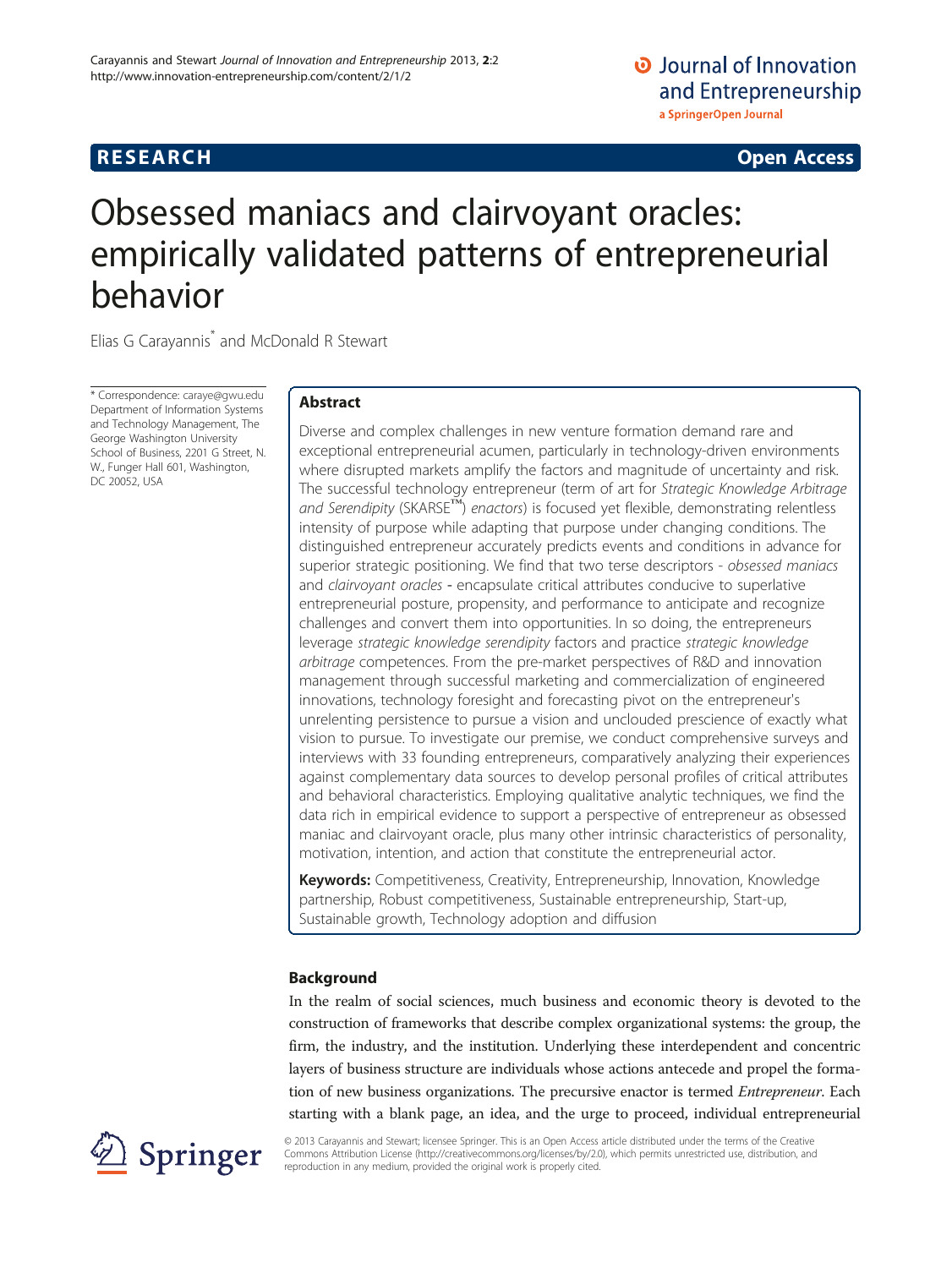initiatives create organizations (firms) that spawn industries which in turn give rise to institutions. Complex business and economic systems are created, revised, destroyed, and replaced by the successive and evolutionarily execution of entrepreneurial ambition.

Entrepreneurship encompasses a unique place in the spectrum of business management: maneuvering from zero to something - intentionally a functioning and preferably economically viable organization - and ideally one that can sustainably perform and thrive, even in the later absence of the founding entrepreneur after he or she has moved on. Multi-faceted challenges in new venture formation demand rare and exceptional skills and qualities of an entrepreneur, particularly in technology-driven environments where the forecasting and management of R&D and innovation amplify the factors and magnitude of uncertainty and risk. An entrepreneur's ability to predict the future or in fact to anticipate and shape via Strategic Knowledge Arbitrage (enlightened insights) and Serendipity ("happy accidents")  $(SKARSE<sup>rw</sup>)$  competences (Carayannis [2008a](#page-22-0), [b;](#page-22-0) Carayannis et al. [2011](#page-23-0)), or a relentless pursuit of such a self-assured vision, demands thinking and learning - indeed higher order learning and more specifically learning-to-learn and learning-to-learn-how-to-learn (Carayannis [2000a, 2000b](#page-22-0), [2001](#page-22-0), [2008a](#page-22-0), [2008b](#page-22-0), [2009, 2012;](#page-22-0) Carayannis and Sipp [2010a](#page-22-0); Carayannis and Alexander [2002](#page-22-0); Carayannis et al. [2006, 2011](#page-23-0); Carayannis and Provance [2007;](#page-22-0) Carayannis and Kaloudis [2008](#page-22-0)) that is highly specialized and to a great extent aberrant because of the unpredictable and precarious proposition of starting a new business venture, particularly tenuous in technology markets, where competitive and environmental forces are markedly turbulent and stochastic. The successful technology entrepreneur acts as firebrand of cultural and socio-technical evolution in identifying and unlocking economic opportunities embedded in emerging technologies and kindling the markets in which these technologies commercially proliferate. In short, the technology entrepreneur in our emerging and empirically grounded theory behaves as SKARSE enactor.

Of necessity, the entrepreneur is extremely focused yet flexible, demonstrating a relentless intensity of purpose while adapting that purpose with nimble dexterity as events unfurl and conditions change. Moreover, the distinguished entrepreneur will accurately predict events and conditions before they occur to permit strategic positioning of the venture for optimal advantage. We find that two terse descriptors - obsessed maniacs and *clairvoyant oracles* (OMCO) - encapsulate the critical attributes most conducive to superior entrepreneurial performance. This paper examines the OMCO factors that contribute to the new venture's fate, attributable to the entrepreneur as enactor of endogenous economic change and hopefully growth, independent of or in spite of myriad market challenges.

#### Theoretical background

Discovery consists of looking at the same thing as everyone else and thinking something different.

-Albert Szent-Györgyi (Nobel Prize Winner)

#### The drive for innovation

Invention is a singular event, born of science, research, discovery, creativity, and serendipity; invention does not always impact or influence technology. Innovation is an interactive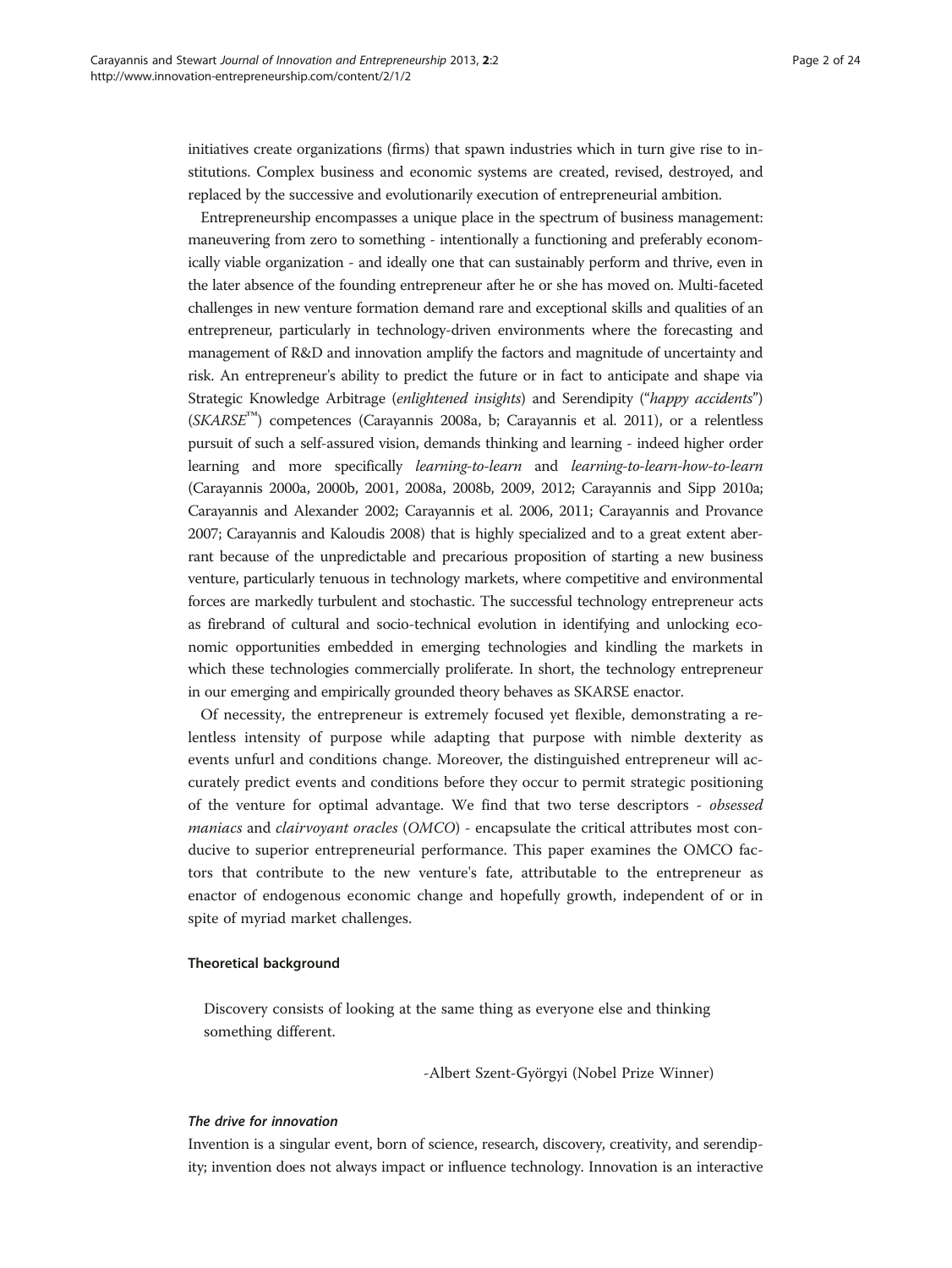process; it is the cultivation of knowledge, materials, and methods into economic practice for improved competitive advantage, born of engineering, development, customization, evolution, plus science, research, discovery, creativity, and serendipity. Innovation is not just invention but an economically viable adaptation, improvement, or application of a technology via the exploration and exploitation (Carayannis et al. [1998\)](#page-23-0) of 'happy accidents' and 'enlightened insights' (SKARSE™ in action) (Carayannis [1992, 1993, 1994a](#page-22-0), [b](#page-22-0), [c](#page-22-0), [1998, 1999a](#page-22-0), [b](#page-22-0), [2000a, b](#page-22-0), [2001, 2004](#page-22-0), [2008a;](#page-22-0) Carayannis and Alexander [1999, 2002, 2004](#page-22-0); Carayannis and Campbell [2006](#page-22-0), [2009;](#page-22-0) Carayannis and Chanaron [2007](#page-22-0); Carayannis and Gonzalez [2003](#page-22-0); Carayannis et al. [2003](#page-23-0), [2006, 2007;](#page-23-0) Carayannis and Juneau [2003](#page-22-0); Carayannis and Sipp [2006;](#page-22-0) Carayannis and von Zedtwitz [2005](#page-22-0); Carayannis and Ziemnowicz [2007;](#page-22-0) EG Carayannis, [1998](#page-22-0)–2011, unpublished lecture notes; EG Carayannis, [2002](#page-22-0)–[2009](#page-22-0), unpublished lecture notes; EG Carayannis and MR Stewart, 2007–2011, unpublished lecture notes).

Florida and Kenney [\(1990](#page-23-0)) describe invention as a technical breakthrough, while innovation is a commercial actualization. Hindle and Lubar [\(1986\)](#page-23-0) view invention as the creative origin of a new process that enables innovation. Innovation in turn has a social, economic, and financial impact. Kline and Rosenberg ([1986](#page-23-0), pp 285–287) emphasize the recursive nature of the innovative process, discounting the linear model, "one does research, research then leads to development, development to production, and production to marketing," and amplifying the reciprocating roles of science and knowledge in the innovation process, "...not only that innovation draws on science, but also that the demands of innovation often force the creation of science." The products of scientific research in the laboratory and technological innovation in commercial markets form a feedback loop, with each driving the other, derived from each other.

Afuah ([2003](#page-22-0)) confirms that invention is the creation a new possibility, but innovation develops that possibility to usefulness or marketability, "the use of new knowledge to offer a new product or service that customers want. It is invention + commercialization.". Carayannis and Gonzalez ([2003\)](#page-22-0) offer this consolidated interpretation of innovation as a function of the creative collective of the market, both supply side and demand side:

Innovation is a word derived from the Latin, meaning to introduce something new to the existing realm and order of things or to change the yield of resources as stated by J. B. Say quoted in Drucker (Drucker [1985\)](#page-23-0).

In addition, innovation is often linked with creating a sustainable market around the introduction of new and superior product or process. Specifically, in the literature on the management of technology, technological innovation is characterized as the introduction of a new technology-based product into the market:

Technological innovation is defined here as a situationally new development through which people extend their control over the environment. Essentially, technology is a tool of some kind that allows an individual to do something new. A technological innovation is basically information organized in a new way. So technology transfer amounts to the communication of information, usually from one organization to another (Tornazky & Fleischer, 1990).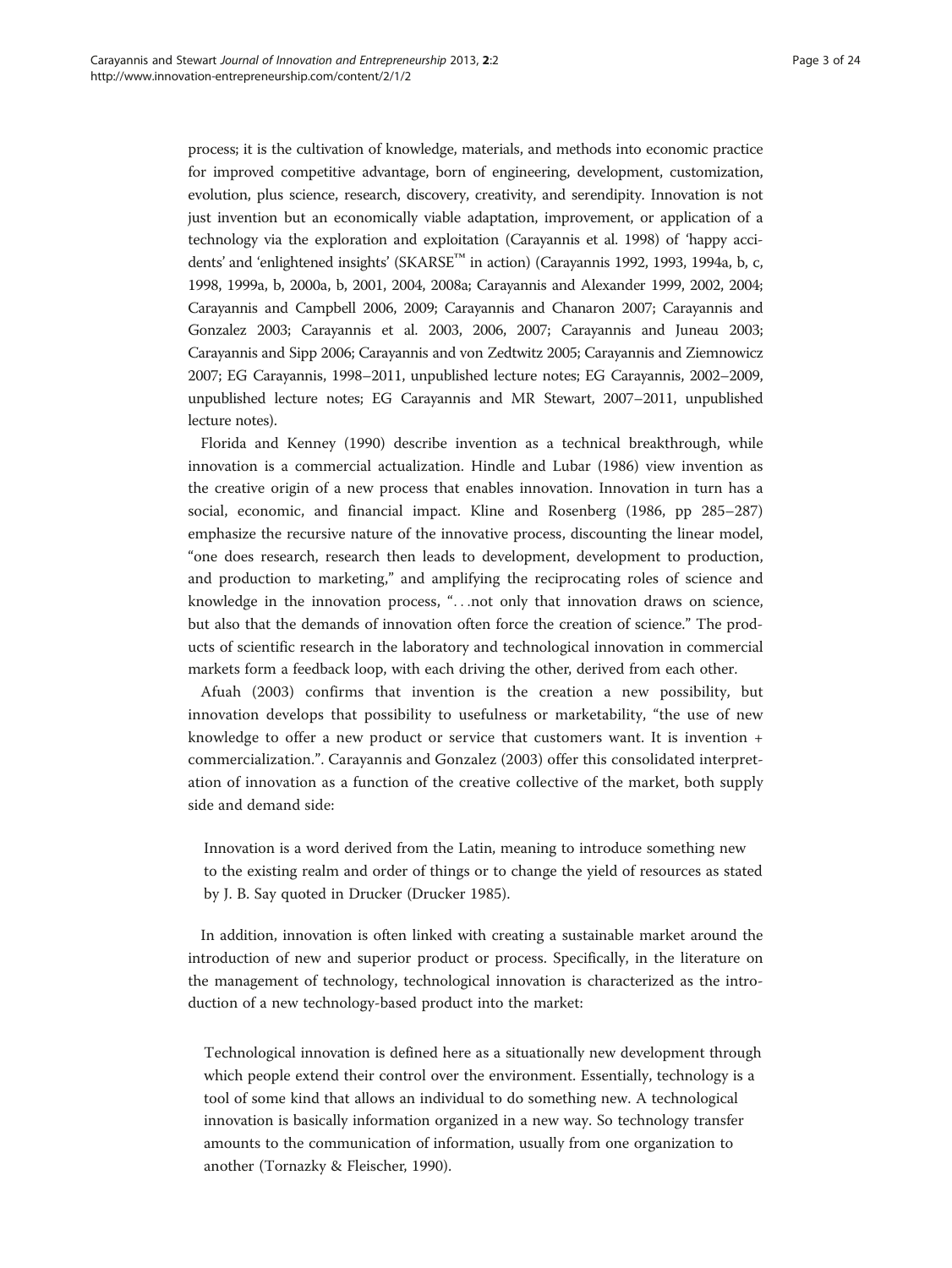The broader interpretation of the term 'innovation' refers to an innovation as an "idea, practice or material artifact" (Rogers & Shoemaker, 1971, p. 19) adopted by a person or organization, where that artifact is "perceived to be new by the relevant unit of adoption" (Zaltman et al., 1973). Therefore, innovation tends to change perceptions and relationships at the organizational level, but its impact is not limited there. Innovation in its broader socio-technical, economic, and political context, can also substantially impact, shape, and evolve ways and means people live their lives, businesses form, compete, succeed and fail, and nations prosper or decline.

#### Dynamics of technology evolution

The literature on innovation describes several mechanisms in multiple categories whereby the trajectory of a technology S-curve is formed. Carayannis et al. [\(2003\)](#page-23-0) offer a useful presentation of the forces and influences that define and shape the evolution of technology performance.

At the beginning of an emerging technology life cycle, there is a discovery or invention that shows promise in addressing a social need or delivering a new technological capability. Emergence and early growth accelerate from this outset to maximum growth at inflection, which is shaped by the interplay of two forces: technology push (also called supply push) and *market pull* (also called demand pull). With technology push, producers devise and introduce new technology to the market, showcasing their 'better mousetrap', making a new solution available before demand is created. With market pull, consumers express unfulfilled wants and needs, urging for a better way of doing things, creating economic incentive for suppliers to provide a new solution.

Later growth, diminishing after the maximum growth at inflection and leveling off at maturity (ultimately dwindling into obsolescence), is also shaped by the interplay of two converse forces antipodal to those in earlier operation: technology pull and market push (Carayannis et al. [2003](#page-23-0); EG Carayannis, Carayannis [1998](#page-22-0)–[2011,](#page-23-0) unpublished lecture notes; EG Carayannis and MR Stewart, [2007](#page-23-0)–[2011,](#page-23-0) unpublished lecture notes). With technology pull, producers cannibalize old technology investments to sustain their returns and suppress disruptive innovations for as long as possible, perhaps until the fundamental physics upon which the technology is built reaches its natural limit. With market push, industry or regulatory standards, market alliances, and other societal constraints suppress incremental improvements. Notwithstanding the persistence of efforts to extend the plateau of technology maturity, obsolescence of the earlier technology is inevitable, effectively occurring when the technical performance per dollar (or the cumulative adoption) of the disruptive, radical newer technology exceeds the level of the older technology (i.e., the new S-curve crosses above the prior S-curve). Once these curves cross, there is a cascade of additional investment in the new technology, with resultant economies of scale and market adoption, steepening the emerging curve while hastening the decline and obsolescence of the mature technology.

The critical determinant of emergence and growth of a technology is innovation. Innovation is the cultivation of knowledge, materials, and methods into economic practice for improved competitive advantage. It is the transformation of an invention generated by scientific activity into a socially usable product, changing economics from supply terms to demand terms and increasing the value and satisfaction obtained from resources by the consumer. To wit, innovation is the market actualization of better ideas (Carayannis [2009](#page-22-0);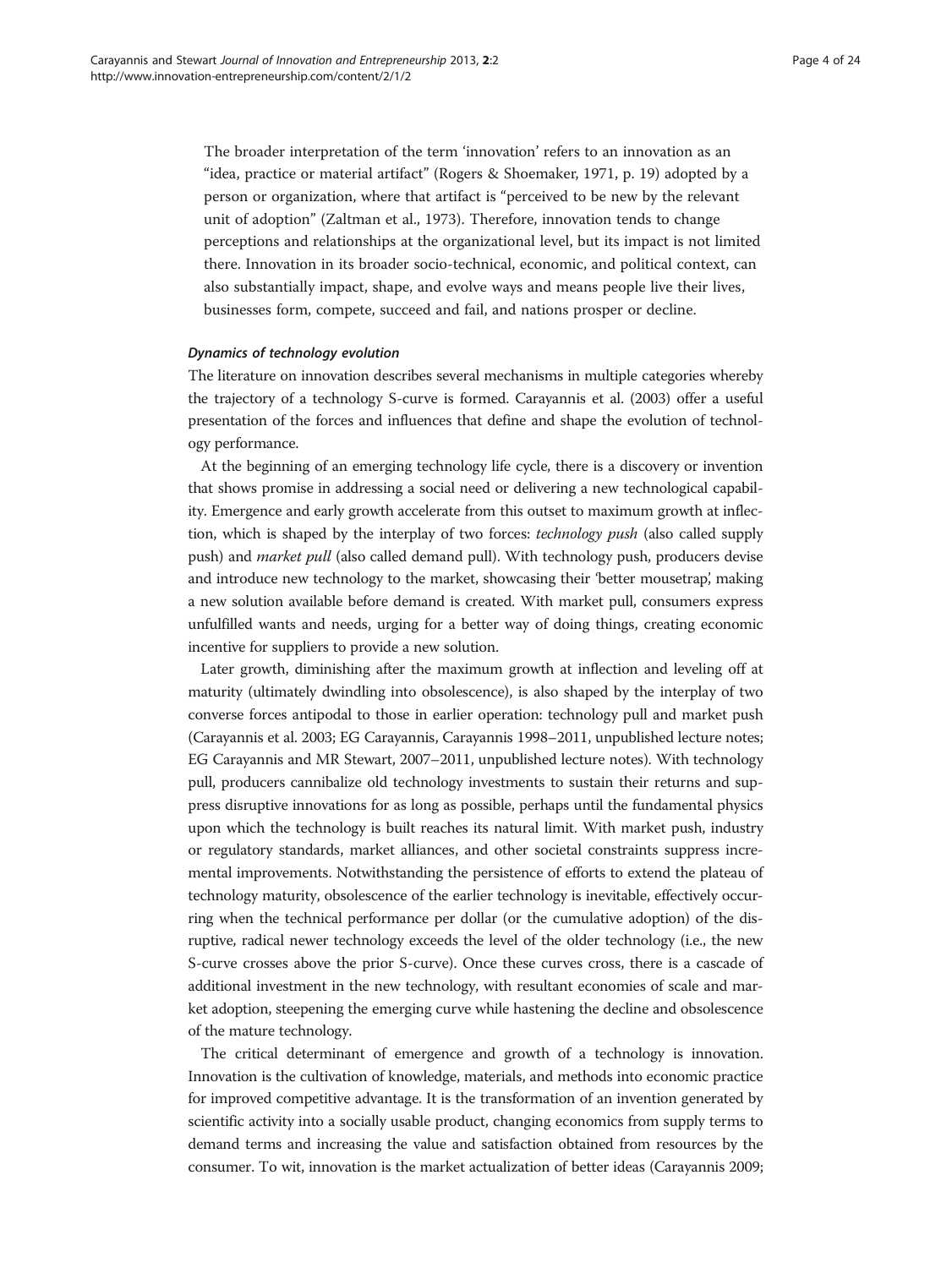Carayannis et al. [2003;](#page-23-0) Stewart [2011](#page-23-0); EG Carayannis, [1998](#page-22-0)–[2011,](#page-23-0) unpublished lecture notes; EG Carayannis and MR Stewart, [2007](#page-23-0)–[2011](#page-23-0), unpublished lecture notes).

#### The role of the entrepreneur in technology venture formation

An entrepreneur is an agent of change: the seminal actor who conceives and implements a new business venture, impelling a new economic entity from ideation to functional reality. The entrepreneur assumes the risks of forming a business or enterprise, organizing and managing every facet of its emergence.

T Åstebro and P Thompson (2007, Does it pay to be a jack of all trades?, unpublished manuscript) affirm that the entrepreneur must be a business jack-of-all-trades with substantive technical savvy and a project manager extraordinaire to also integrate systems in the 21st century commercial complexity. Interpreting Schumpeter ([1942](#page-23-0)), entrepreneurship is the recognition and exploitation of opportunity - a recombinant or novel deployment of resources - the envisioning, planning, and implementing of mechanisms to create economic opportunity. Entrepreneurship seeks to shift the established means of economic creation and control, strategically reappointing economic resources from established pathways to innovative pathways (Stewart [2011,](#page-23-0) page 99).

Drucker ([1985](#page-23-0), p. 21) underscores Say's most famously quoted adage, "The entrepreneur shifts economic resources out of an area of lower and into an area of higher productivity and greater yield." This is achieved through technological innovation, the "specific instrument of entrepreneurship." (Drucker [1985](#page-23-0), p. 30).

In the context of the Mode 3 Innovation Ecosystem (Carayannis and Campbell [2006](#page-22-0), [2009\)](#page-22-0) and the C3 construct of co-opetition, co-specialization, and co-evolution (Carayannis [2004, 2008a, b](#page-22-0); Carayannis and Gonzalez [2003;](#page-22-0) Carayannis and von Zedtwitz [2005](#page-22-0); Carayannis and Campbell [2006](#page-22-0), [2009](#page-22-0)). Carayannis [\(2008b](#page-22-0), [2009\)](#page-22-0) discusses heterogeneity dynamics, pertaining to the diversity of factors underpinning the inputs, processes, and outputs which govern innovation and adaptation. According to Carayannis ([2008b](#page-22-0), [2009](#page-22-0)) (see Figure [1](#page-5-0)),

Input, process and output heterogeneity deals with the issue of value creation in a socioeconomic context...:

- *Input heterogeneity* refers to the variety and diversity of the key inputs to economic activity, namely, land, labor, capital, technology and entrepreneurship as identified by Adam Smith, Ricardo, and Joseph Schumpeter among others. Intrinsic in all these inputs is knowledge, which has been increasingly the key source of value adding of most human endeavors.
- Process heterogeneity reflects the variety and diversity intrinsic in the ways that the key inputs to economic activity are leveraged, allocated, re-combined and re-created as part of the processes of technology innovation and entrepreneurship aiming at the maximization of value added.
- Output heterogeneity reflects the diverse ways and means that the value added of economic activity combining and leveraging the key inputs discussed earlier, is captured and exploited, namely, number and size of firms, firm performance, market concentration, number and rate of renewal of products and services, as well as public-private sector partnerships structure and performance, to name a few.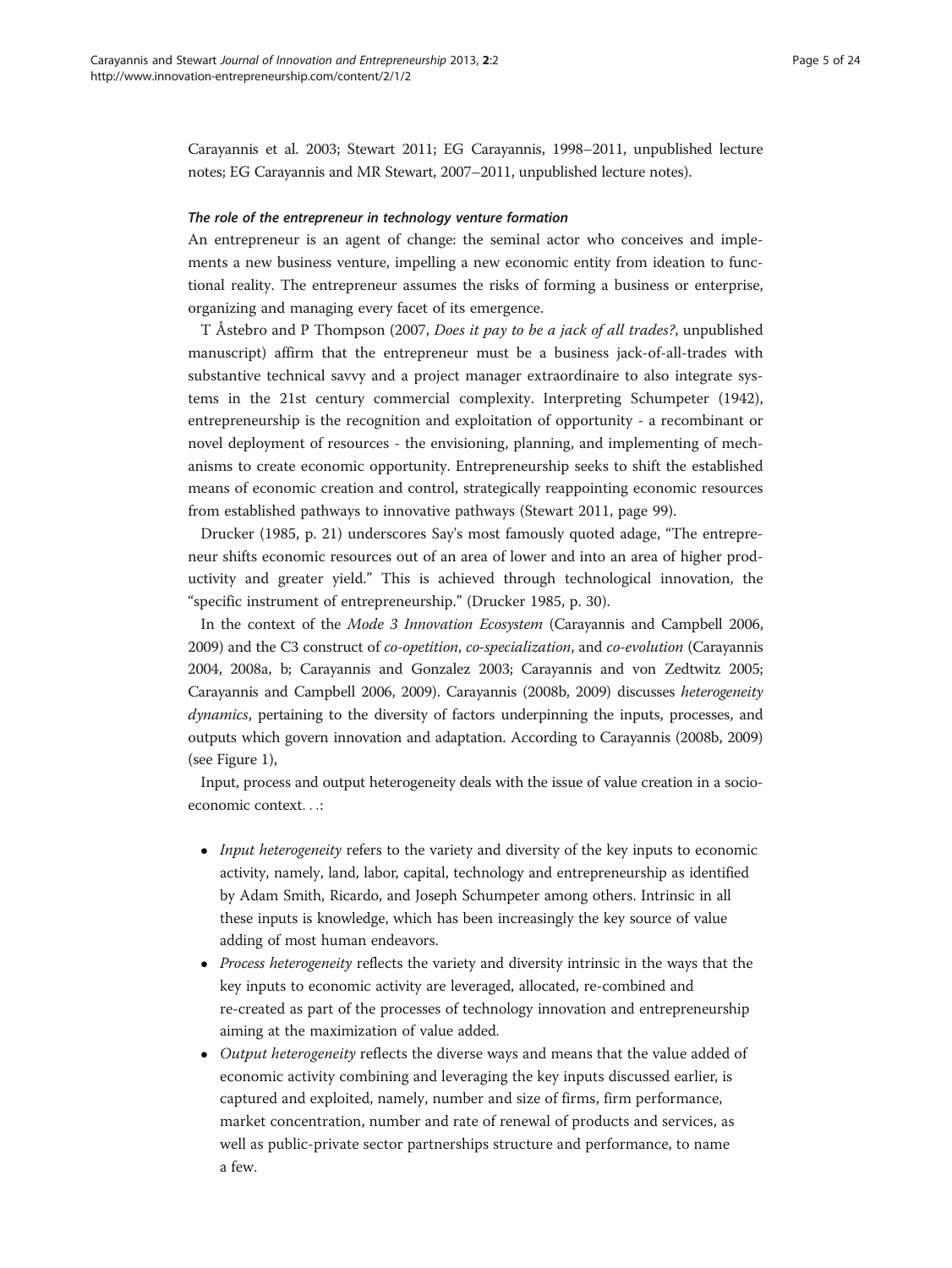<span id="page-5-0"></span>

The significance of these heterogeneity dynamics to the role of the technology entrepreneur in venture formation leads to two additional crucial theoretical constructs: sustainable entrepreneurship and robust competitiveness (Carayannis [2008b, 2009](#page-22-0)):

Sustainable entrepreneurship: the creation of viable, profitable and scalable firms that engender the formation of self-replicating and mutually enhancing innovation networks and knowledge clusters leading towards what we call robust competitiveness. Robust competitiveness: a state of economic being and becoming that affords systematic and defensible 'unfair advantages' to certain entities. It is built on mutually complementary and reinforcing low-technology, medium-technology and hightechnology public-sector and private-sector organizations (government agencies, private firms, universities and non-governmental organizations).

The key success factors for sustainable entrepreneurship - one of the major pillars of robust competitiveness - are diagrammed to show the micro-level stages, drivers, and determinants of heterogeneity dynamics at Figure [2](#page-6-0).

An entrepreneur's ability to assess innovative economic opportunity amounts to an aptitude for predicting the future (or this person's firm belief in possessing such ability). Relentless, self-confident pursuit of this vision represents specialized and exceptional thinking, learning, and decision-making. These factors are the distinguishing qualities of entrepreneurs that Carayannis (1998–2011, unpublished lecture notes; Carayannis and Gonzalez, [2003](#page-22-0)) terms obsessed maniacs and clairvoyant oracles.

#### Purpose of this research

This research is part of a larger qualitative study in grounded theory building. The explicit objective of this component is to identify and illuminate the intrinsic characteristics of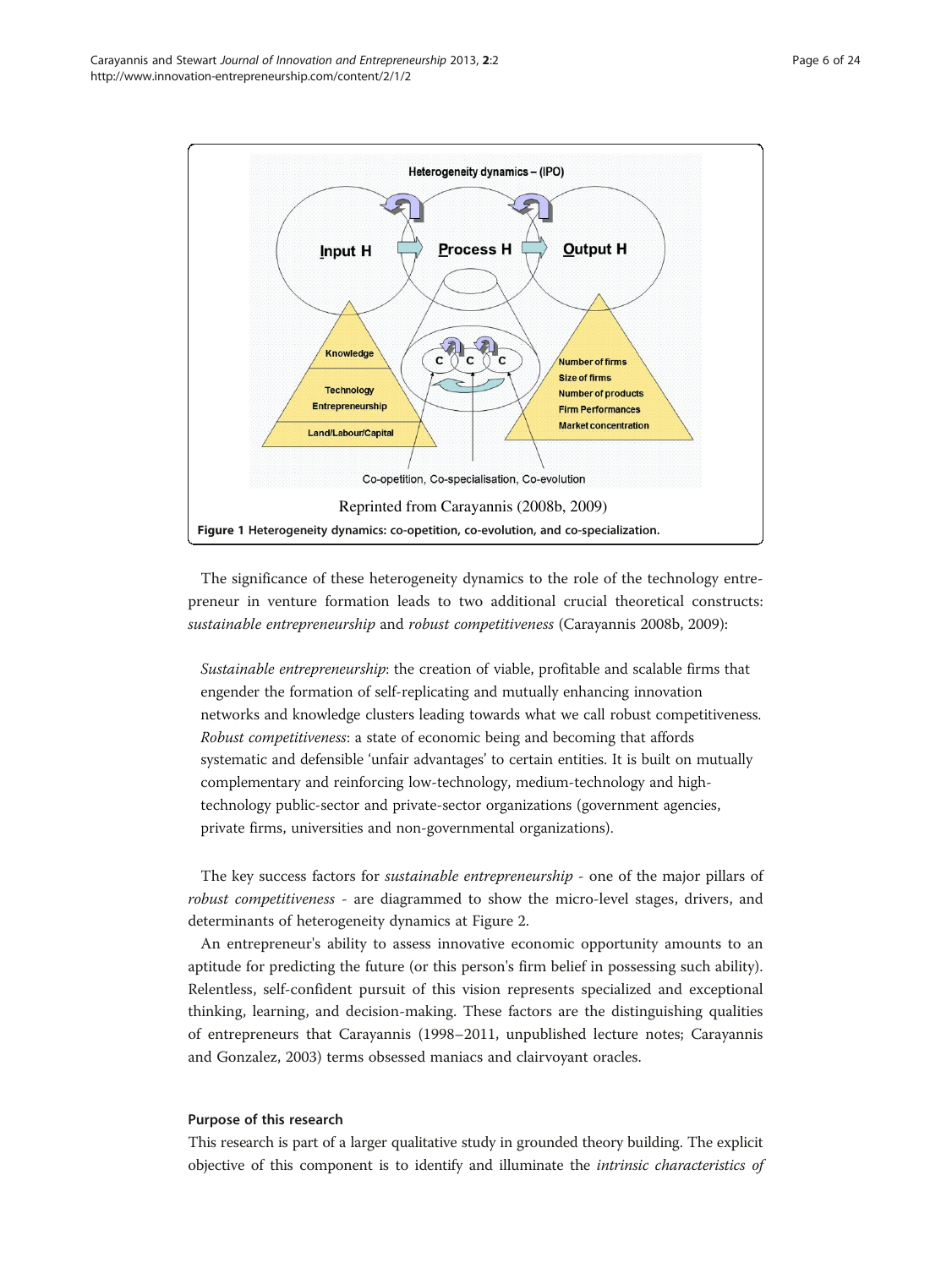<span id="page-6-0"></span>

entrepreneurial actors and their actions, building and enriching a common vocabulary within the specifically narrow emerging field of Technology Entrepreneurship, and informing the scholarly framework of Technology Entrepreneurship toward a unifying grounded theory.

#### Results and discussion

#### Assimilating a grounded theory of the technology entrepreneur

This research attempts to establish some critical factors attributable to the entrepreneur as the originator of new organizations of economic creation and control, specifically investigating what defines and distinguishes an entrepreneur. The analysis and findings from the data processing methodology permits the remolding of the data into an interpreted grounded theory of the entrepreneur, summarized in Tables [1](#page-7-0) and [2.](#page-8-0)

#### Evaluation of the findings

By the qualitative nature of the origin of grounded theoretical framework, none of the theme components are afforded any quantitative value, neither relative nor absolute. The grounded theory exhibits that the reported elements are observed and interpreted to be factors salient to the nature of the entrepreneurs. No determination can be made of the degree to which each factor operates in modeling the mechanisms of technology entrepreneurship. This is a limitation of this research, but deeper qualitative interpretation is feasible.

#### Assessment of the intrinsic characteristics of entrepreneurial actors and actions

Applying the grounded theory against the research objective, we pose two questions of the intrinsic characteristics of entrepreneurial actors and actions, as addressed below:

1) What are the qualities and attributes that characterize an entrepreneur in terms of technology venturing?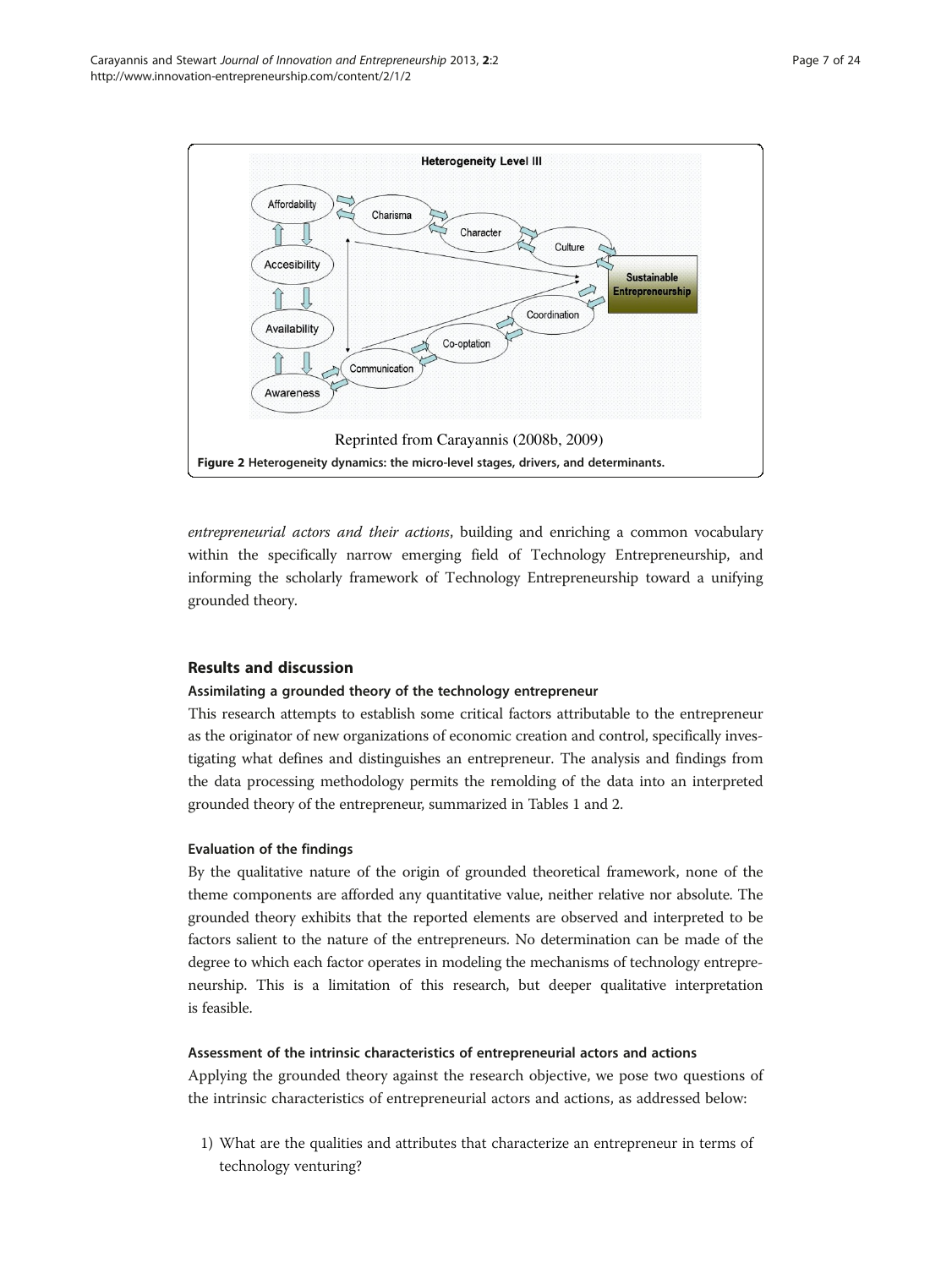| <b>Thematic dimension</b>                                                             | Thematic code category                  | Theme component                                                          |
|---------------------------------------------------------------------------------------|-----------------------------------------|--------------------------------------------------------------------------|
| Constitution: what the technology Personal characteristics<br>entrepreneur might have |                                         | Knowledge, experience                                                    |
|                                                                                       |                                         | Creativity, innovativeness                                               |
|                                                                                       |                                         | Natural salesmanship, ability to sell idea,<br>persuasiveness            |
|                                                                                       |                                         | Exceptional credibility, reputability                                    |
|                                                                                       |                                         | Intelligence, analytical ability                                         |
|                                                                                       |                                         | Knowledge of what he or she does not<br>know                             |
|                                                                                       |                                         | Knowledge of what is outside personal<br>span of control                 |
|                                                                                       |                                         | Egocentrism                                                              |
|                                                                                       |                                         | Aggressiveness                                                           |
|                                                                                       | Actively positioning<br>for opportunity | Resourcefulness                                                          |
|                                                                                       |                                         | Vision, seeing what others do not see                                    |
|                                                                                       |                                         | Innate entrepreneurial personality, intuition                            |
|                                                                                       |                                         | Idealism, entrepreneurial upbringing                                     |
|                                                                                       |                                         | Adaptability, versatility                                                |
|                                                                                       | Experiencing good fortune               | Happy accidents                                                          |
|                                                                                       | Drive and perseverance                  | Workaholism                                                              |
|                                                                                       |                                         | Personal ambition                                                        |
|                                                                                       |                                         | Perfectionism, control issues                                            |
|                                                                                       |                                         | Exaggerated optimism, passion, excitement,<br>loving what he or she does |
|                                                                                       | Risk orientation                        | Risk-affinity                                                            |
|                                                                                       | Ethics                                  | Integrity                                                                |

<span id="page-7-0"></span>Table 1 Interpreted grounded theory of the entrepreneur: entrepreneurial constitution what the entrepreneur might have

The answer to this research question is drawn from the theme components from the dimensions presented at Tables 1 and [2:](#page-8-0) Constitution and Behaviors. These 46 themes emerged from the aggregated data analysis to denominate the spectrum of qualities and attributes of technology entrepreneurs that could be observed or reported in the findings from their profile and interview data. One limitation of this research is that data saturation cannot be affirmed; it is unknowable how many additional qualities and attributes might be ascribed given additional data, but this research supports these 46.

2) When, how and why are the specific attributes of "obsessed maniac" and "clairvoyant oracle" (Carayannis and Gonzalez [2003;](#page-22-0) EG Carayannis, [1998](#page-22-0)–[2011,](#page-23-0) unpublished lecture notes) observed?

To address this inquiry requires the construction of a linkage between the grounded theory interpreted from the findings and the meanings ascribed to the terms drawn from the literature, 'obsessed maniac' and 'clairvoyant oracle'. Beginning with an abundance of dictionaries and looking to each word alone, the researcher must impose interpretations on these resources, as well. Assimilating several sources, the term 'obsessed' might be best described as 'possessing a compulsive preoccupation with a fixed idea'. This researcher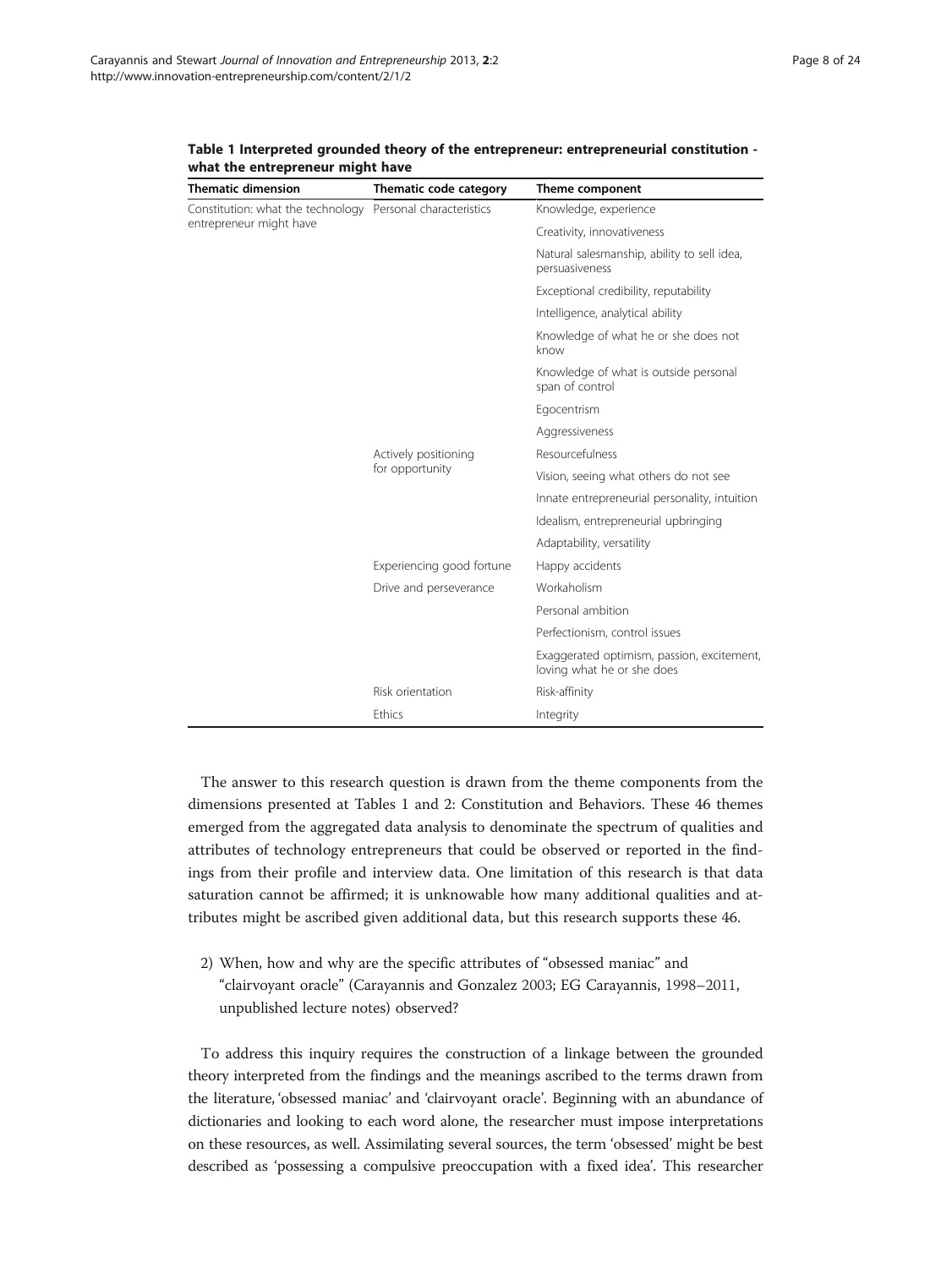| <b>Thematic dimension</b>                                                        | Thematic code category                                              | Theme component                                                         |
|----------------------------------------------------------------------------------|---------------------------------------------------------------------|-------------------------------------------------------------------------|
| Behaviors: what the technology Personal characteristics<br>entrepreneur might do |                                                                     | Makes something                                                         |
|                                                                                  |                                                                     | Knows what is not known and does<br>something about it                  |
|                                                                                  |                                                                     | Learns to be an entrepreneur                                            |
|                                                                                  | Actively positioning for<br>opportunity                             | Lives in the present, but dreams of the<br>future                       |
|                                                                                  |                                                                     | Strategically networks and makes alliances                              |
|                                                                                  |                                                                     | Pursues merger, acquisition, or venture<br>partnering                   |
|                                                                                  |                                                                     | Invests in strategic plans, market targeting,<br>goal setting           |
|                                                                                  |                                                                     | Invests personal resources in business<br>idea                          |
|                                                                                  |                                                                     | Accepts change                                                          |
|                                                                                  |                                                                     | Makes the best of a bad situation                                       |
|                                                                                  | Experiencing good fortune                                           | Discovers talent                                                        |
|                                                                                  |                                                                     | Finds unexpected market opportunity                                     |
|                                                                                  |                                                                     | Wings it without a plan                                                 |
|                                                                                  |                                                                     | Gains windfalls                                                         |
|                                                                                  |                                                                     | Makes his or her own luck scenarios<br>and goes after them aggressively |
|                                                                                  |                                                                     | Was rejected or underappreciated<br>by former employer                  |
|                                                                                  | Drive and perseverance                                              | Always moves ahead                                                      |
|                                                                                  |                                                                     | Never gives up                                                          |
|                                                                                  |                                                                     | Is willing to make sacrifices,<br>endures hardship                      |
|                                                                                  | Risk orientation                                                    | Practices risk management and<br>risk reduction                         |
|                                                                                  | Fairness, sense of justice, civility                                | Believes it is business, not personal                                   |
|                                                                                  |                                                                     | Cultivates healthy relationships<br>within business                     |
|                                                                                  | Personal health and well-being,<br>relationships - positive impacts | Maintains a healthy balance                                             |
|                                                                                  |                                                                     | Finds family support                                                    |

<span id="page-8-0"></span>Table 2 Interpreted grounded theory of the entrepreneur: entrepreneurial behaviors what the entrepreneur might do

suggests that a concise connotation of 'maniac' is 'one possessed of an excessively intense enthusiasm, interest, or desire'. 'Clairvoyant' distills to 'having acute intuitive insight or perceptiveness'. An 'oracle' in its most generic connotation is a person who can offer wise counsel or prophetic opinions.

These terms do not seem to apply in their entirety to the majority of research subjects in this study. Themes are found that correspond in varying degree to the theoretical constructs of obsessed maniac or clairvoyant oracle but very infrequently are these attributes all found in the same entrepreneur. Of these suggestive themes, there is also a spectrum of manifestations, such that one entrepreneur's data qualitatively indicate a more extreme degree of one attribute than another, but assessing the degree of thematic factors is beyond the limitations of this study.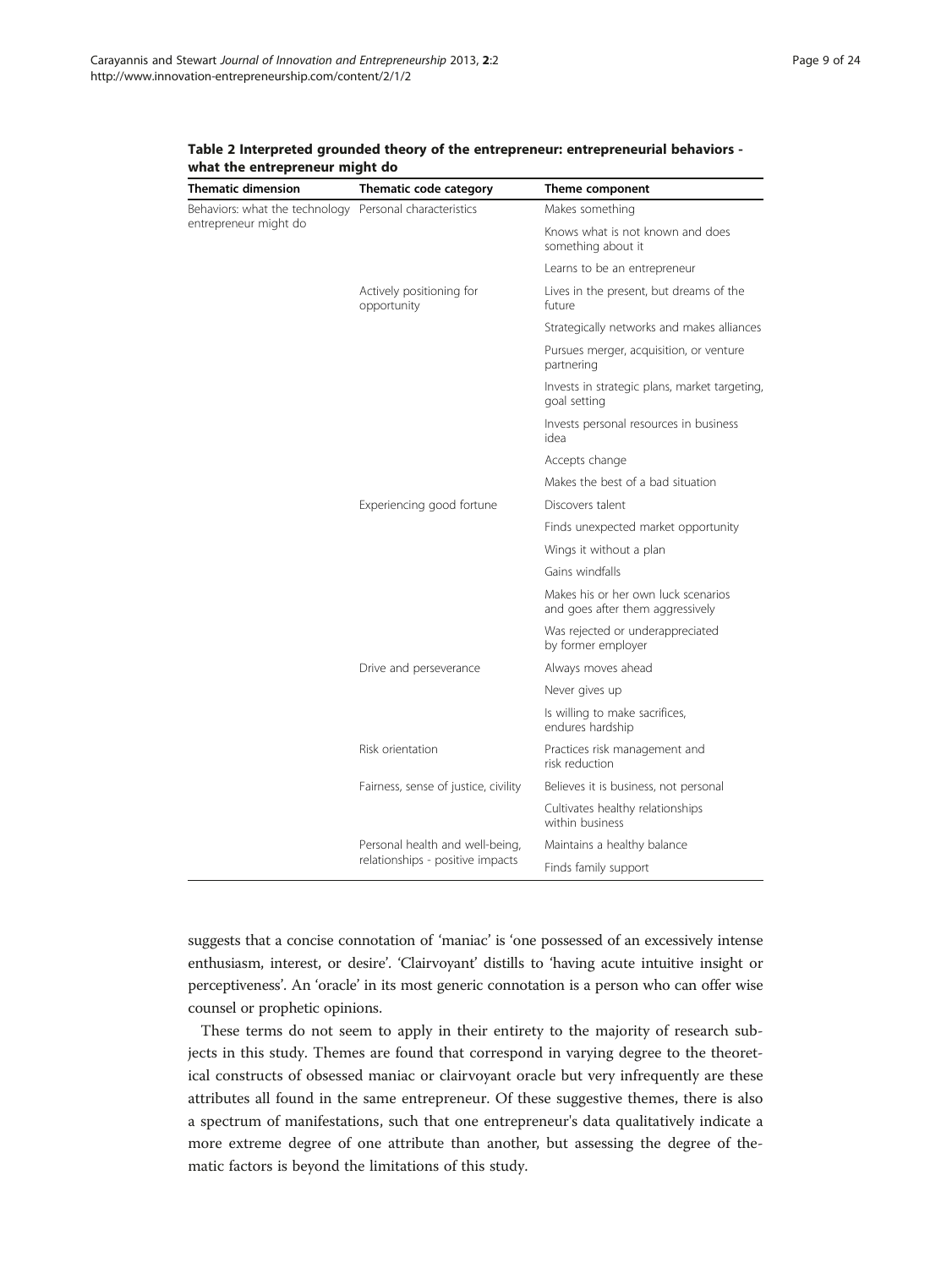The themes from the Code Book developed in this research that most closely evoke obsession are the following:

- Drive and perseverance workaholism
- Drive and perseverance perfectionism, control issues
- Drive and perseverance difficulty accepting rejection of ideas, stubborn, never giving up
- Personal health and well-being, relationships negative impacts; neglect of personal friendships/relationships/leisure

The themes that most closely evoke *mania* are the following:

- Personal characteristics aggressiveness
- Experiencing good fortune 'happy accidents'; winging it without a plan
- Drive and perseverance personal ambition, restless, always moving ahead
- Drive and perseverance exaggerated optimism, passion, excitement, loving what they do
- Personal health and well-being, relationships negative impacts; symptoms of anxiety, stress and pressure as part of the job

The terms clairvoyant and oracle are so similar in connotation that they are indistinguishable within the resolution of the thematic findings. The themes that most closely evoke clairvoyant oracle are as follows:

- Personal characteristics natural salesperson, ability to sell idea, persuasiveness
- Actively positioning for opportunity vision, seeing what others do not see
- Actively positioning for opportunity investing personal resources in business idea
- Experiencing good fortune make your own luck scenarios and go after them aggressively

# Exemplars from the Data Book to illustrate obsessed maniacs and clairvoyant oracles

Selecting passages from the foregoing evocative themes within the Data Book developed in this research, the following interpretive analysis and illustrative quotations provide evidence to support the entrepreneurial descriptors, obsessed maniac and clairvoyant oracle:

### Drive and perseverance - workaholism

One theme related to both drive and perseverance and prevalent among all the data sets is workaholism. The entrepreneur who has contracted with himself or herself to make good on countless promises by positioning for the best opportunities is very likely consigned to fulfill many functional roles in an emerging venture and, at the same, be possessed of the motivation to perform multiple 'full-time' and part-time jobs in parallel, since once the enterprise is put in motion, the rewards for its success are presumably ample and the penalties for its failure abhorrent. Such is the obsessed conviction of the entrepreneurial workaholic. Examples include:

To get as far as we did, I spent a great deal of time and energy, traveling, days away from home, 60-hour work weeks from Sunday evening to Friday night.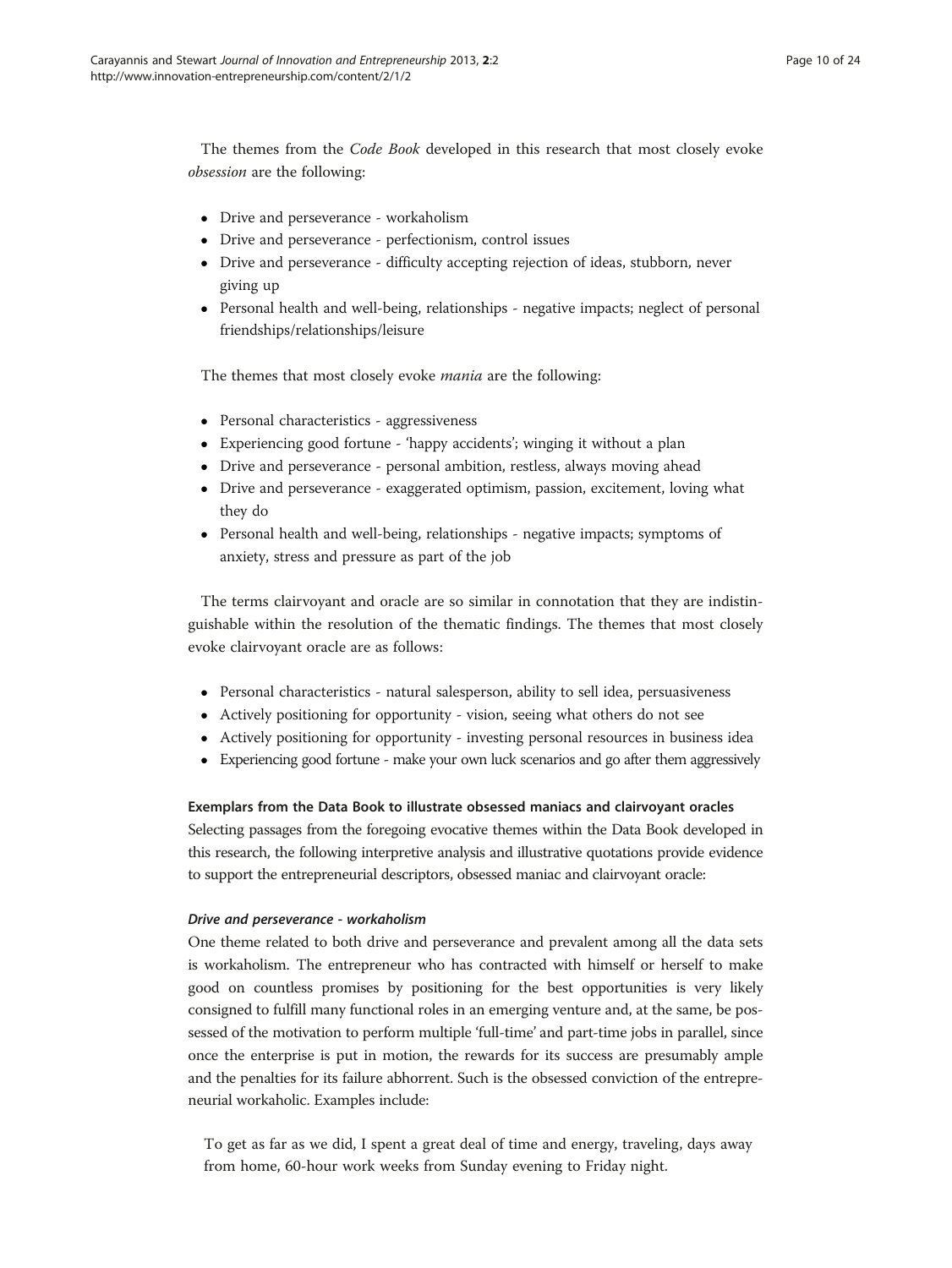It's so all-consuming—you're spread so thin. At the outset you literally are always working on it, substituting human capital for the thin financial capital—that's why it's called sweat equity. The mind is focused on this one thing. Friends who have not participated in starting a business won't understand and think you are obsessed. You have to be obsessed to build it—you have to be!

McGowan returned home in May, barely a month after the surgery. By July, he was at work half-days. Last month, he returned to his desk full time—"a normal full day," he says, "not those crazy full days" of the past. His energy now is much greater than before his heart attack, his wife reports. In fact, when a physician told her that McGowan probably had a "silent" heart attack years ago and had been working at only about half capacity ever since, she said to herself, "Oh, my God, doctor, if you only knew!" (Cook [1987\)](#page-23-0)

#### Drive and perseverance - perfectionism, control issues

The theme of perfectionism and control issues surfaced in many instances among the data sets, concentrating and extending the driven persistence of some entrepreneurial subjects onto those around them, sometimes to an obsessive degree. Some excerpts that exhibit this are as follows:

I tend to be a perfectionist and probably should have released the product sooner.

I always got everything to go the way I thought they should.

This is the most difficult time of my life—I am a doer and I can make people do things, but if I can't I feel I have failed.

Because quality and cleanliness were near obsessions with Kroc (his oft-quoted motto: "If you have time to lean, you have time to clean"), he automated as many operations as possible and instituted rigid training programs at "Hamburger University" for franchise owners, whom he required to manage their own stores. Many who came in contact with Kroc over the years complained of his abrasive manner and large ego, but his insistence on absolute conformity to his ideas was largely the reason for the chain's success. (Davids [1999](#page-23-0))

#### Drive and perseverance - difficulty accepting rejection of ideas, stubborn, immobile

Difficulty accepting rejection of ideas, stubbornness, and immobility forge another prevalent theme - a sense of single-minded purpose - akin to egocentrism but imposed obsessively on the venture and the others engaged in its formation and operation. The following instances evince the interpretation of this theme:

On day one I had no clue where I was going with this, but I just did not want to quit. I had been in another golf equipment company that went broke, but I couldn't bear to walk away.

It wasn't easy to test ideas dealing with hardware—I went too much on 'gut' about what the market wanted and what we could do technically. Perhaps more market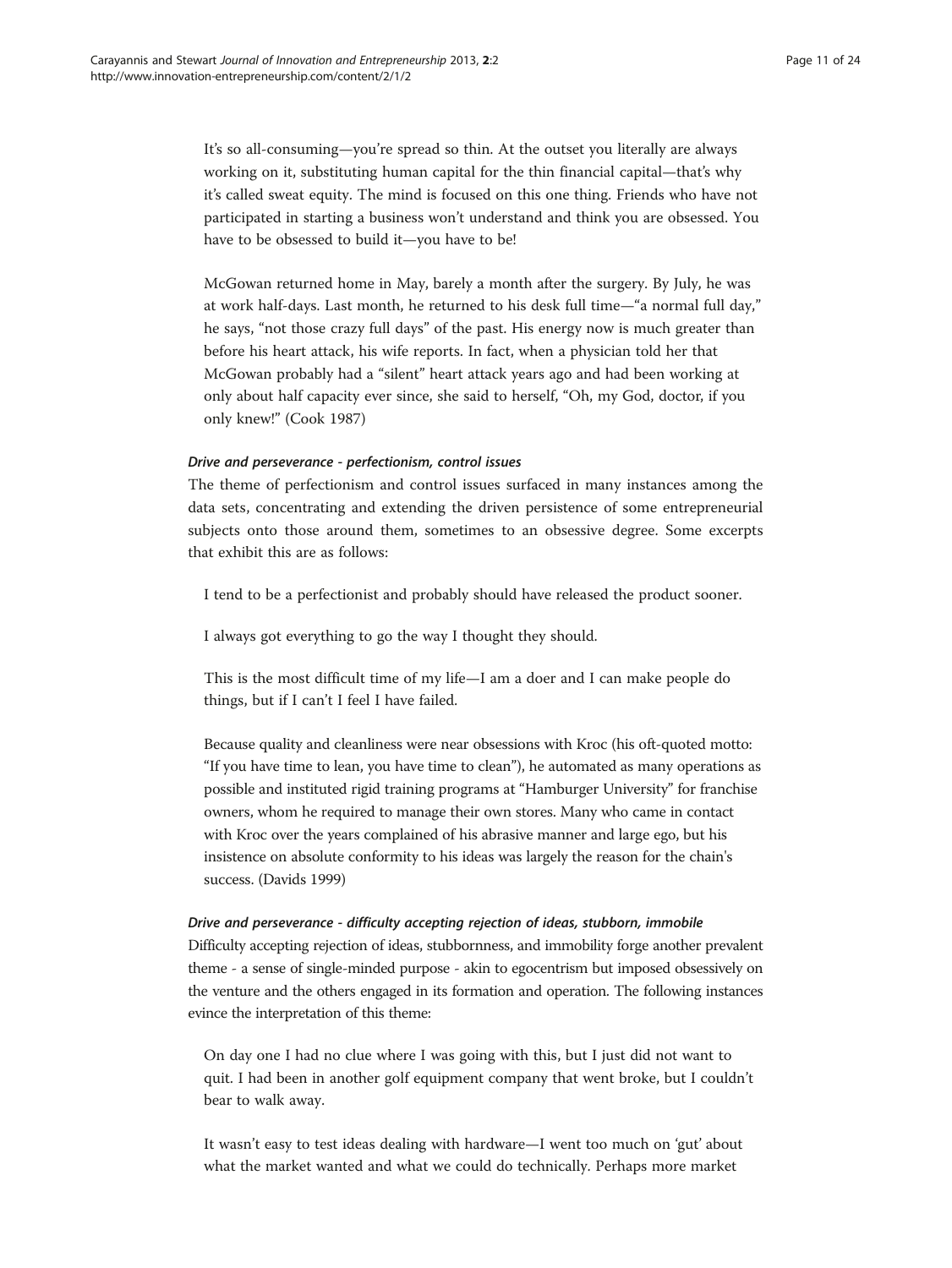research for real testing would have made sense, but ego is a massive fuel and a real bad drug. The market can call your baby ugly but you don't want to hear it, and then you react like you've picked the wrong customers before admitting that you've built the wrong product.

# Personal health and well-being, relationships - negative impacts; neglect of personal friendships/relationships/leisure

A relatively minor but frequent theme describes the personal toll that entrepreneurial obsession can take, such as in this example:

Personal sacrifice? Just to put it in perspective, I have no life. On Facebook I'm engaged to my company. No health problems, but I've gained about 40 lbs. It's difficult to talk about anything outside the company. No strained relationships because there aren't any.

During Subject G23's "most" entrepreneurial days (first venture), the time and personal commitment required for the business put such a huge strain on his personal relationship (his marriage) that it resulted in a divorce. It also permanently destroyed his relationship with his first partner (his best friend).

#### Personal characteristics - aggressiveness

Aggressiveness here is beyond assertive, ambitious self-confidence; it is a conspicuous or even brazen public display of dominant posturing - acts of competitive, territorial cocksureness - possibly blatant threats, or conversely, provocative but productive cage rattling acts suggestive of mania as portrayed in the excerpts below:

Subject G2 learned three very important lessons from this episode. Lesson number one was that regulators are concerned with only two things, keeping their files straight and keeping their jobs. The only way to get their attention is to threaten one or the other.

Scott McNealy encountered heavy criticism during the economic downturn, forcing him to justify his research and development spending as Sun lost market share and prestige. "People have been calling us irrelevant, dead, a zombie, a takeover target, not worth taking over. We've been insulted about every way you can imagine," he said. "All of sudden, we are relevant, we're growing, making money, gaining share." Sun has introduced new products and strategies this year that have generated buzz for a company many thought was on the decline. The resurgence shows why it's best to spend money to develop new products, and why Dell and H-P aren't serious competitive threats, Mr. McNealy said in an interview. Dell has simply proved it knows how to sell computers, he said, and H-P hasn't done enough to innovate. "Everybody who's doing PCs is not in the computer business. They're PC distributors," he said. "The only two computer companies in the PC business are Intel and Microsoft." (Crayton [2004](#page-23-0))

While Moore and Noyce were quiet and calm, Grove was volatile. During a business review, Grove would explode, "That's nonsense!" A heated discussion would ensue. The episode would typically end with a thoughtful summary and proposed solution from Moore.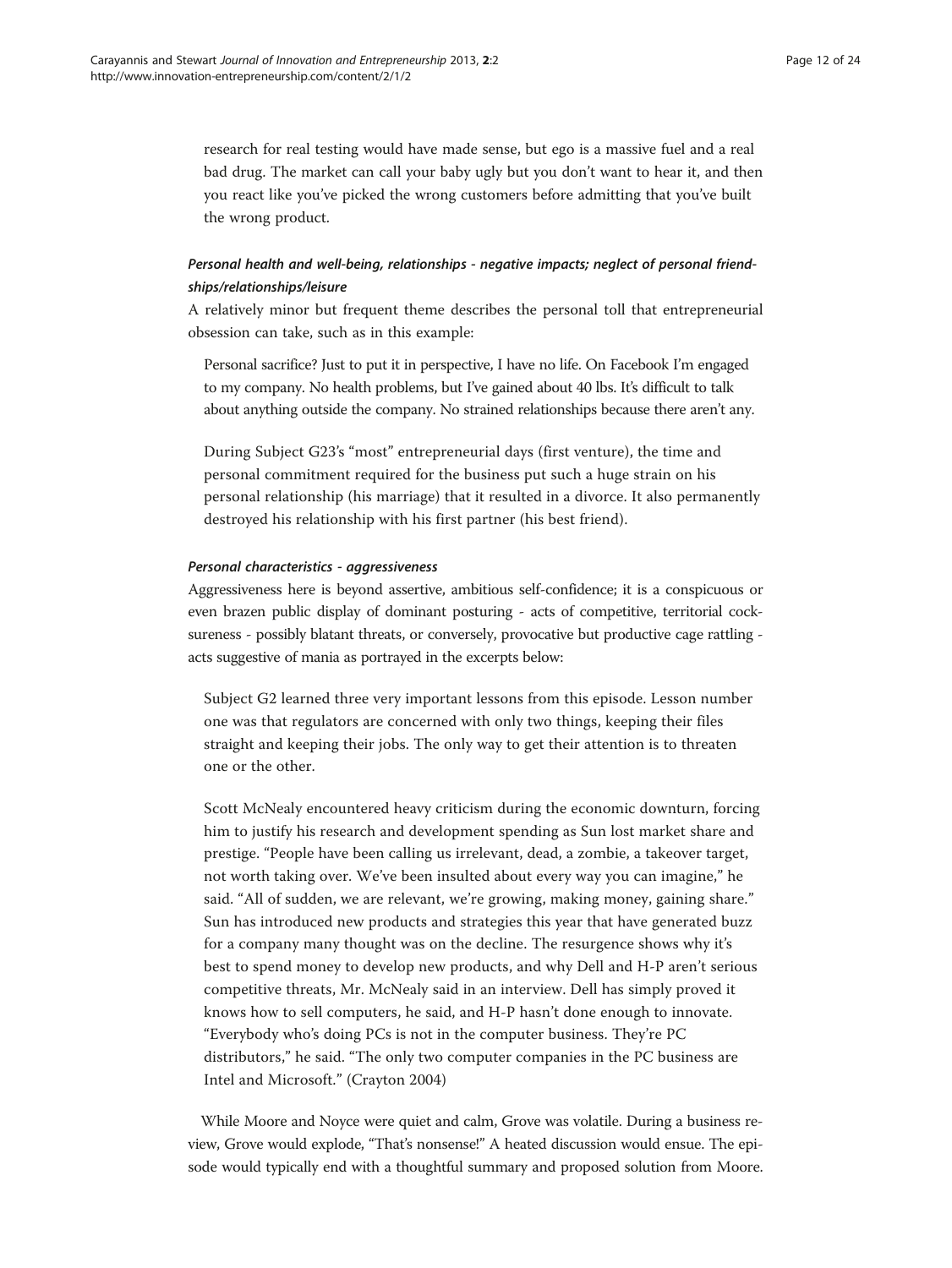The review would then proceed until Grove erupted again. Grove would surface the issues (albeit not very diplomatically) that required discussion and could profit from the insights of Moore and Noyce. While no pushovers, Moore and Noyce's style would not necessarily have surfaced the tough issues. The three members of the Office were opposites. Yet they were able to convert their differences into compliments rather than conflicts. Indeed the group regarded conflict to be healthy Grove wrote about "constructive confrontation" as a means to surface tough issues and discuss them from all sides. (O'Toole et al., [2002,](#page-23-0) pp. 70-71)

#### Experiencing good fortune - happy accidents; winging it without a plan

This theme of happy accidents pertains to 'seat-of-the-pants' opportunism when unplanned avenues of commerce just unfold in a surprising sequence of good fortune or less-than-judicious, perhaps slightly manic impulse, as exemplified in the following instances from the data:

My team was part of a smaller subcontractor hired to build hardware. After the original contract ended, I left with the intent to start a company and hire another CEO because I did not have any specific business experience, but I was appointed CEO by the founding team.

Subject G11 reported, "Plans? We started off as a software company and now we build flying cars, equipment boxes for Humvees and diagnostic tools for the B2 bomber. I would say that we adjusted regularly. As we started getting contracts to develop things, customers would come back to us and ask us, 'do you think that you can do this?' and a new business opportunity would be created." "We try to never say 'no' to anyone when they ask us about a project. At the same time we try and capitalize on everything we discover as well. Our proprietary wafers are the result of trying to come up with a lightweight material to build Skyrider with, but it has also become ballistics armour and high strength tool boxes. We also try and capitalize on relationships we already have."

#### Drive and perseverance - personal ambition, restless, always moving ahead

The theme of drive and perseverance also encompasses personal ambition, which may indeed serve as the underlying motivator for the entrepreneurial workaholic. Ambition may be about money, pride, ego, fame, and other contributing factors that inspire a subject to foray into entrepreneurship, at times exhibiting a degree of mania. Examples include:

Opportunity comes from a whim or a notion of, "Hey! I'd like to be able to do this." But does anybody else want it, do you care about it enough to make it happen—and make it last? Do you have the passion and the commitment? A startup is like having a child.

Subject G2's old company [that he had been squeezed out of by the VC's board of directors] had gone bankrupt and all of it assets had been sold at auction. An attorney who had done business with that prior company while Subject G2 was still at the helm who knew him personally purchased the name and intellectual property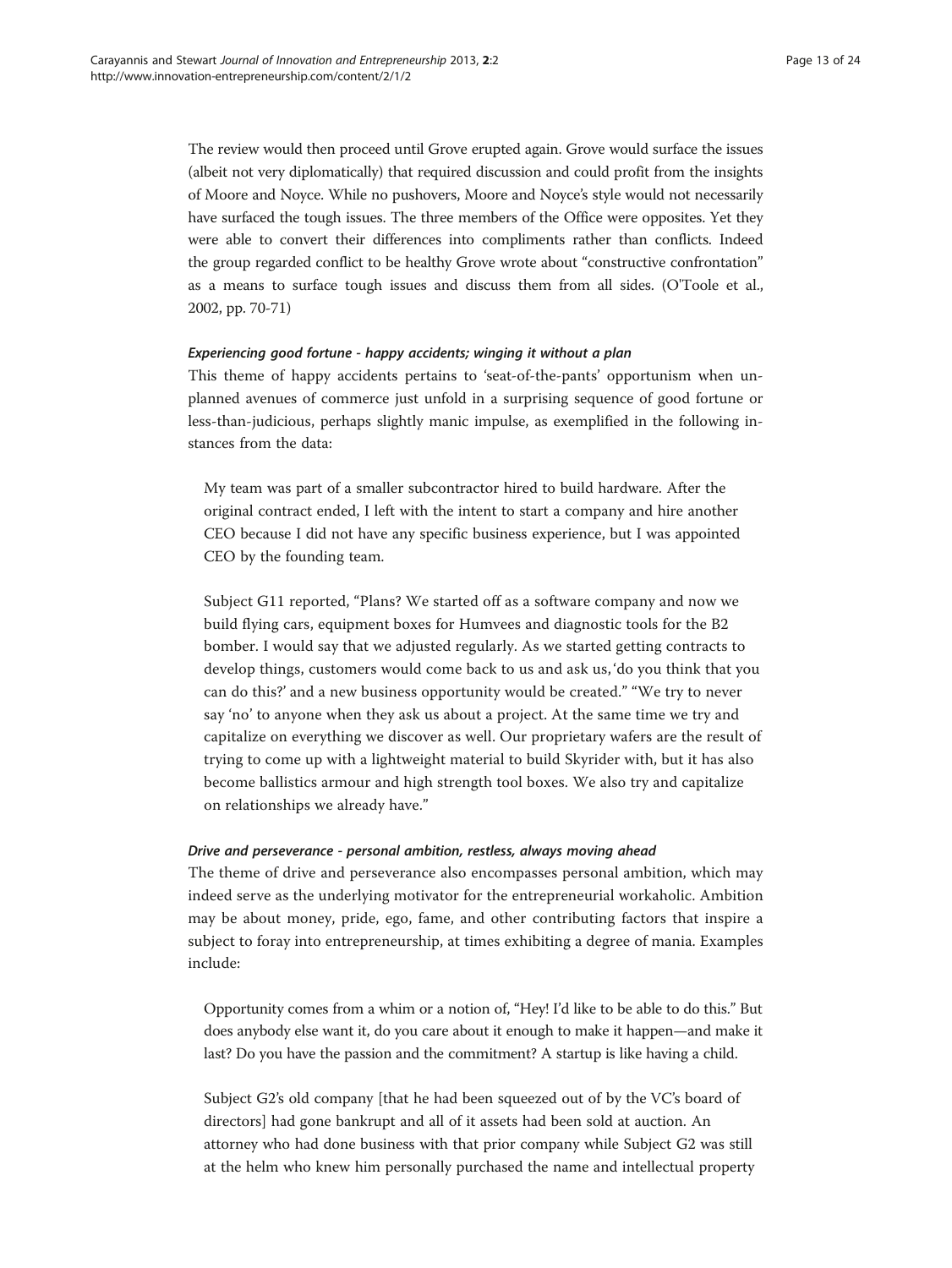of the firm. He then offered to revive the company, provide it with financing, and give Subject G2 a 51% ownership stake if he would come back and retake the helm. Although flattered by the offer, Subject declined. "It was everything an entrepreneur could ever hope to ask for, but I had moved on from where I was before and that company was in my past."

Imbued with a perception of his own importance on a stage where everything from telephony to music distribution to consumers' relationships with technology is being disrupted, [Steve] Jobs felt there was simply no time to lose. This understanding has fueled the rapid-fire pace of his actions and his obsession with "what's next?" in products (although he would never rush to market a product he thought imperfect). It may have also fed his often harsh, dictatorial, and somehow still-inspiring management style. (Koehn [2009](#page-23-0))

Once her revenues reached \$10 a week, her husband tried to persuade her to slow down. But Madame Walker, as she became known, had bigger ambitions. She set up an office in Pittsburgh, a factory in Indianapolis, and a salon in New York City. She built a sales force of 2,000 mainly black women who were trained in hairdressing and in sales techniques at company-run schools. (Nulty [1992,](#page-23-0) p. 116)

#### Drive and perseverance - exaggerated optimism, passion, excitement, loving what they do

A sense of exaggerated optimism, passion, and excitement for what they do was expressed by many subjects among the data sets, demonstrating an enthusiasm beyond what most people would muster for a work-related proposition, and sometimes exhibiting an appetite for their craft bordering mania. The following instances evince the interpretation of this theme:

An obvious thing to say would be that my best moment was the sale of the company. That was nice, but the best thing was between flop 1 and flop 2—we were going to partner with another group. I had \$20 k left and \$20 k payroll coming up and then the teaming partner sent a letter backing out. My stomach dropped. This was the death knell. I drove home and cried and told no one. After a sleepless night I called a big competitor and their CEO asked how soon could I make a proposal to his Board? I went to California on no sleep for days, but then landed a \$6 M licensing deal which changed everything back to right again. This was the crowning glory—to be out on the edge of the cliff, even to fall—but then I caught a branch on the way down!

He reports that everyone wants to "fly with their own wings" but most people choose not to start a new business because they see obstacles as disadvantages rather than challenges. G12 states that his entrepreneurial spirit is a disease that does not allow him to see the bad side of starting a business. In his own words, "the best way is always the hardest anyway."

Kroc's intense personality and his vision of a national fast-food chain dominated McDonald's from Day One. He was short-tempered, politically conservative, tireless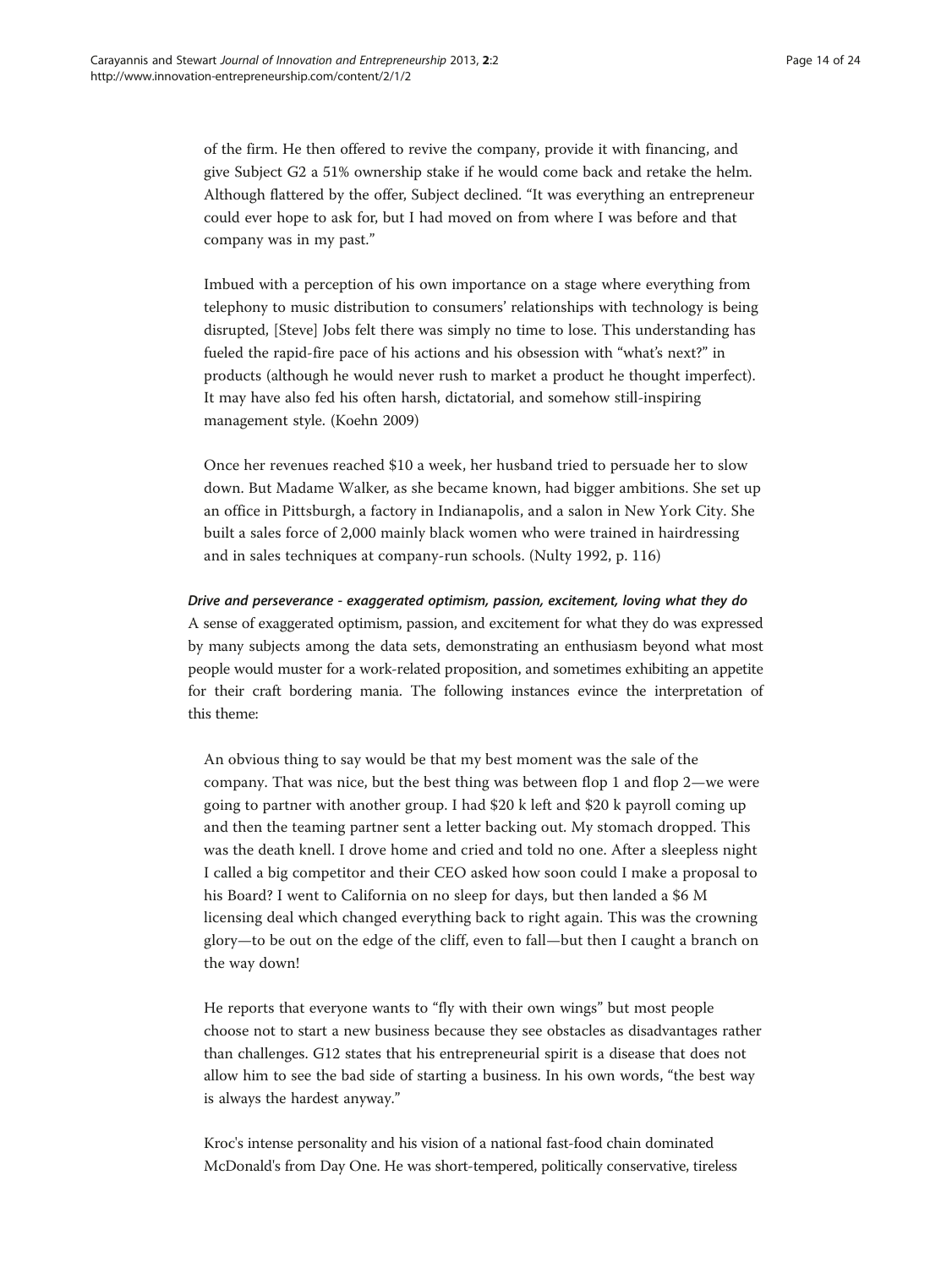and perpetually optimistic. An extraordinary motivator, Kroc fired up his troops with maxim that adorn company bulletin boards to this day. "Free enterprise will work if you will," was a favorite. (Carlson [1989](#page-23-0))

All of this has made the industry buzz with speculation that Sun, one of the vendors hardest hit by the dot-com and telecom blowouts, might not make it through the economic downturn. The company's stock price sunk lower and lower, trading below \$3 last month. But through it all, the irrepressible McNealy has remained confident, and his company has continued to launch new products ... an always-confident McNealy continues to see Sun's cup as half full. (Montalbano [2002\)](#page-23-0)

# Personal health and well-being, relationships - negative impacts; symptoms of anxiety, stress and pressure as part of the job

All data sources confirm the ubiquity of anxiety, stress, and pressure as part of the entrepreneur's job, sometimes taking on manic proportion as evinced in this sampling of incidences:

The contract laws that ultimately resulted in my forced sale and all that was involved was debilitatingly stressful. I don't care to relive the details.

As far back as anyone can remember, Bill McGowan was a workaholic. His workweek was usually seven days, his workday 12 to 15 hours. "I wasn't asleep," he explains now. "What else would I do?" He never exercised. He drank cup after cup of coffee and smoked three packs of Larks a day. (Cook [1987](#page-23-0))

#### Personal characteristics - natural salesperson, ability to sell idea, persuasiveness

Many subjects exhibit a flair for communicating with enthusiasm their beliefs in their venture propositions and intrinsically recognize the imperative for coalition-building, team-building, and strategic alliances as prelude and in parallel with selling their products or services. The interpretation of this theme is that the entrepreneur foremost is selling himself or herself, then in succession, selling the venture concept, the business relationships, and then finally the business deliverables. Entrepreneurship involves making countless promises: promises to make things happen, promises that plans can be made to work out, promises to solve technical problems, and promises to pay or repay quantities of cash in exchange for the faith in the entrepreneur's ability to deliver on all of these simultaneous promises. Often, the ability to deliver on any one promise is a function of being able to deliver on them all. The venture initiation becomes real when these promises become binding contracts. The system of interdependencies the entrepreneur constructs is also dynamic, comprising many other actors and factors over which the entrepreneur may have little control beyond the power of persuasion - to persuade others to make things go or conversely perhaps to persuade them to sit still and not run off until other things can be made to happen.

Sometimes do these circumstances not only reflect entrepreneurial obsession and mania, but the champion must be as convincing as a clairvoyant oracle. On the subject of salesmanship and the art of persuasion, the Data Book offers a few examples: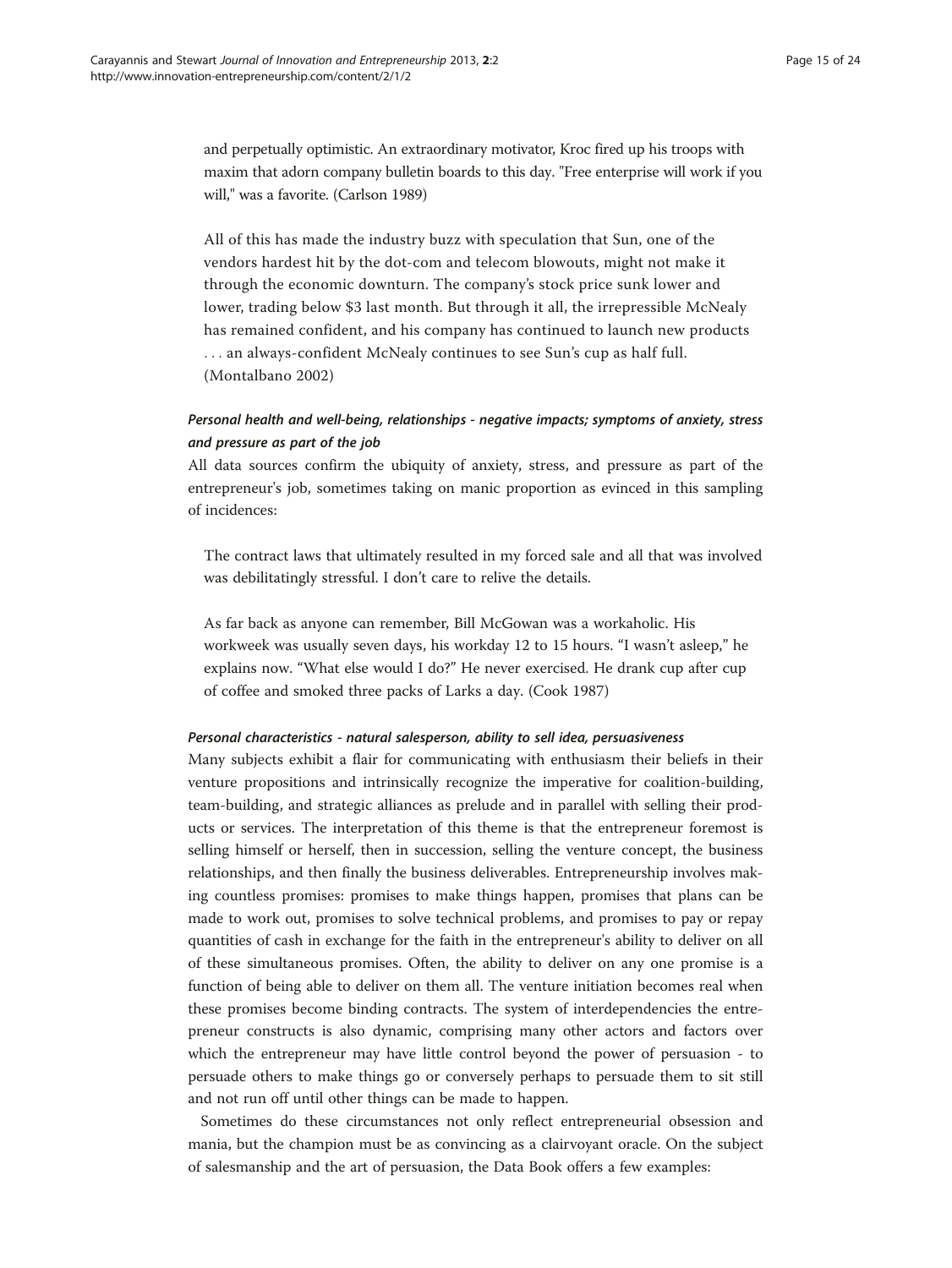Strategy is selling from optimistic truth; with leadership like a con man—selling the employees, selling the investors, selling the customer—but from the heart like a white knight.

The message is: whatever business you're in, you are selling a service—otherwise it's just another product.

By 1995, Jobs was back in the news with a renewed relationship with Apple. Apple's very existence was in doubt until he persuaded Apple's long-time adversary, Microsoft, and its chairman, Bill Gates, to invest \$150 million in Apple. (Rogowski and Reilly [2000,](#page-23-0) p. 662)

In the same way that Henry Ford realized that by keeping selections limited (e.g., color choice: black) he could mass-produce economical cars, Kroc kept the menu simple and the standardization high, to mass-produce economical meals. Each patty, for example, had to weigh exactly 1.6 ounces and be exactly 0.221 inches thick. Manuals documented to the second how to make a shake. Then, through massive advertising, Kroc enticed Americans to recognize their need for his product. As Kroc once cleverly said, "The definition of salesmanship is the gentle art of letting the customer have it your way." (Davids [1999,](#page-23-0) p. 35)

#### Actively positioning for opportunity - vision, seeing what others do not see

Vision is a multi-dimensional theme that encompasses foresight and inspiration, an extrasensory quality that empowers the entrepreneur to perceive deficiencies in technical capabilities, market needs, or possibly both, and to formulate new arrangements of matter, energy, information - molded and enacted via human behaviors and relationships that are not yet scripted - to satisfy the void or simply improve the way the human world works. For many, vision is capricious and arbitrary, a tacit and elusive phenomenon. Others report cultivating and honing a willful prescience through practice. By whichever vision emanates, it impresses a weighty impact on the movements of entrepreneurship and undergirds the notion of clairvoyant oracle. Instances are abundant in all three data sets:

I've always had the opinion that advertising is not the only revenue source on-line. Inspiration came from when I used to be a photographer and couldn't believe how little my work was worth as stock photos. Then at National Geographic I built an extranet and international licensing people started using it for distribution of content to affiliates. But video multimedia starting around 2008, made it crash and there was no system available to solve this problem. No system could handle the streaming and the massive content and the various formats all at once. So I quit that company and set out to build such a system. I spent the next six months getting a team together and started to strategize on how to make it go.

My system was designed to permit project managers in the construction trade to track their field workers' hours and work performance by the workers using their cell phones as mobile data terminals. This was in an era when all the construction workers had begun using cell phones, but there was not a lot of Internet familiarity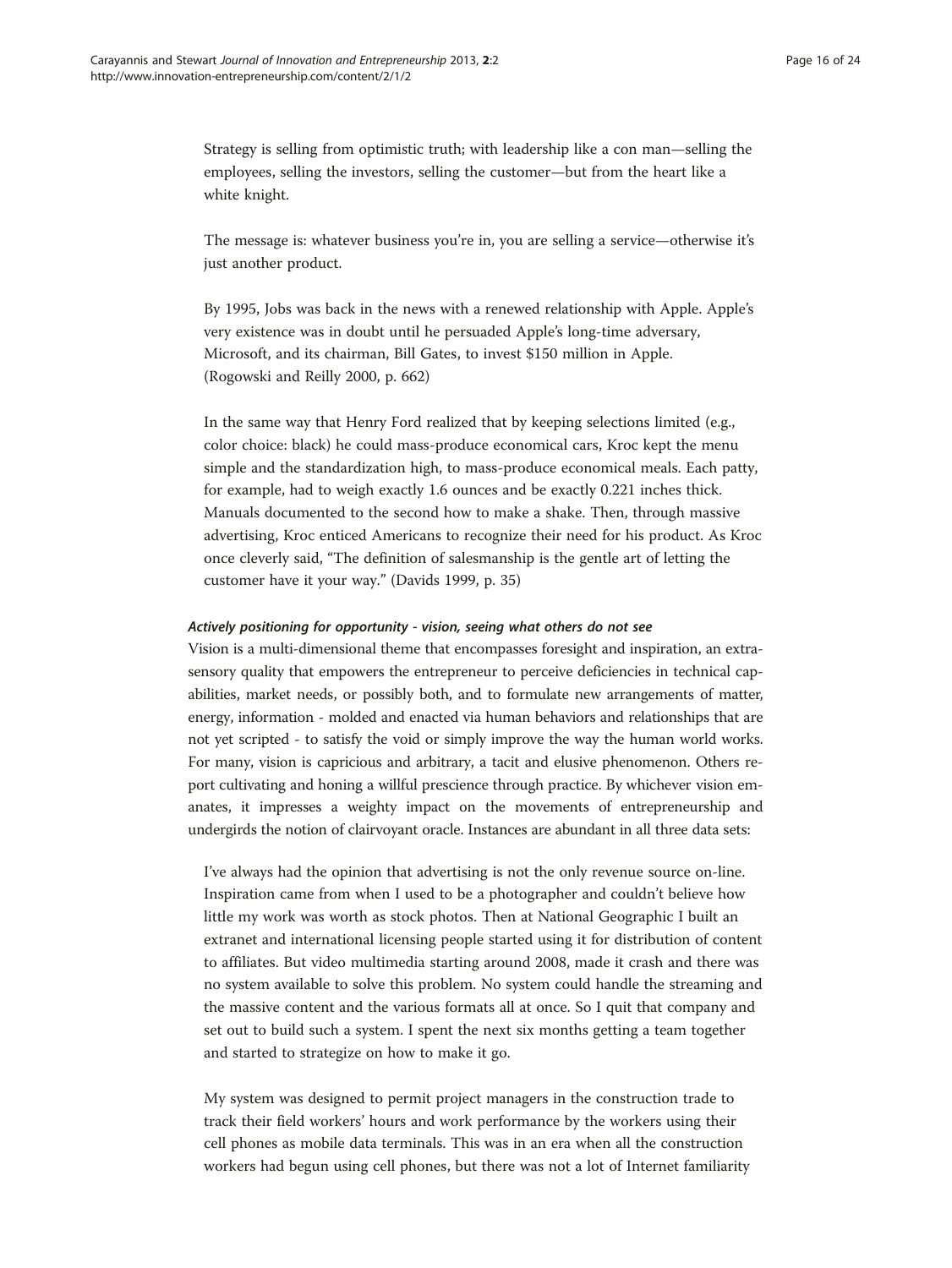in the trade, and construction managers were not big on computers. This absence of technology seemed particularly prevalent in the niche craft where I started. My system let the field guys punch in a few codes and the office received a consolidated report of everybody's time allocations by jobsite and task.

I had thought that I was selling a product, but when I switched over to a custom service I made an unsalable product worth \$1000 per custom set!

Growing up in communist regime, Subject G3 longed for being able to practice journalism in a censorship-free environment. This aspiration became possible when he relocated to North America. While screening opportunities, he took notice of the emerging Internet and clearly saw the full potential of this new communication tool. According to G3, the majority of media professionals in mid-1990s considered the Internet 'fourth medium', inferior to TV, radio, and newspaper. G3 on the contrary, regarded the Internet as 'first medium'. The reasons are twofold. First, the Internet not only has the individual power of newspaper, radio, and TV but it also can combine their individual effects—prints, sound and vision—in a single platform. Second, the Internet is superior to these media because it can reach far greater number of people at a relatively low cost. ... One critical factor contributing to G3's company's success is its strategy to preempt and dominate the Internet news service before its competitors. The timing was perfect. When the company was founded, most of its target customers had noticed English on-line news but could not find comparable service in Chinese version.

When McGowan looked at the problem his way—from more than one direction—he noticed two things. First, no one could explain to his satisfaction why AT&T deserved its long-distance monopoly. "People said AT&T is so smart and so loved and so big," he recalls. "Or they said that's just the way it is. But I once worked for a railroad that had its own phone system, switchboards and all, so I knew better." Second, he could see that a lean competitor with lower overhead could underprice the giant. (Nulty [1992](#page-23-0), p. 112)

But Jobs, the co-founder of Apple Computer Inc., saw with startling clarity something few people realized: Computers would not be confined to the laboratories of government and industry; rather, they would become the stuff of everyday life. He forced this development relentlessly—sometimes using his boyish charm and sometimes his fury—by developing "friendly" computers that were small, attractive, inexpensive, and easy to use. (Nulty [1992,](#page-23-0) p. 114)

As one of the most remarkable pioneers in chip technology, Moore has been in the unusual position of defining a law and then making sure it applies. The diminishing size and increasing speed of chips are the driving forces of technological advancement, and Intel, under the leadership of Moore, Robert Noyce and CEO Andy Grove, has changed the focus of buyers from the machine itself to the chip inside. Moore has been at the heart of the new alchemy of computer science for almost four decades, happily admitting he's been at the right place at the right time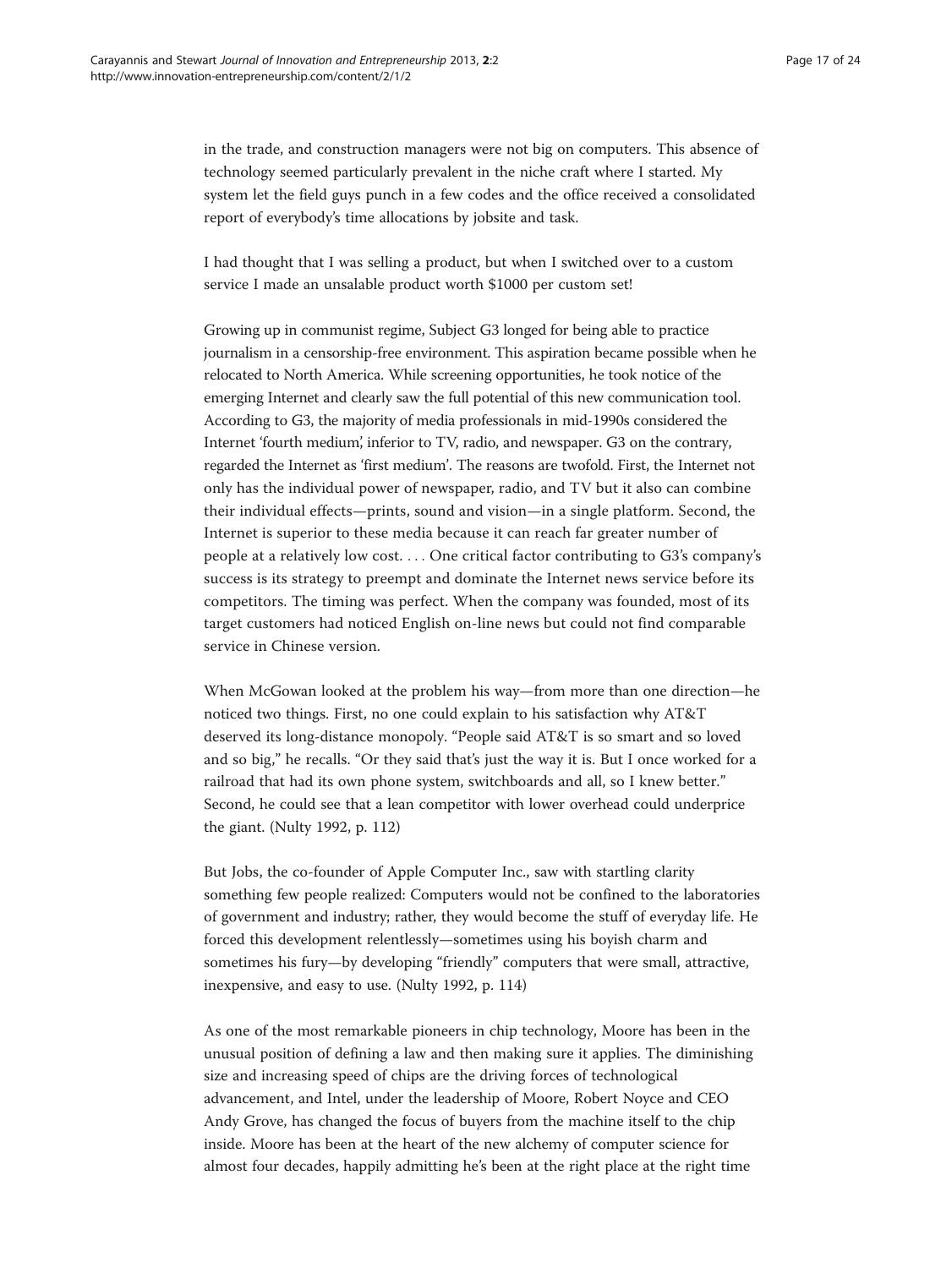on more than a few occasions. Moore's progress has been prescient to an uncanny degree. (Edwards [1994\)](#page-23-0)

#### Actively positioning for opportunity - investing personal resources in business idea

This theme describes the commitment the entrepreneur is willing to submit in terms of personal finances or other resources - to get a concept off the ground, to nourish, and nurture a fledgling enterprise, or perhaps to prove dedicated 'skin in the game' as an appeal to other investors. The illustrative excerpts from the data demonstrate these entrepreneurs' faith in their own sense of clairvoyant oracle:

We had lots of cash flow problems beyond our control, and I had to keep personally investing out of pocket to pay bills.

During expansion phases—hiring and buying stuff before money comes in—it is a little hairy. We have been self-capitalized and bootstrapped, and I've put more in from myself if there were shortfalls. I've taken no outside sources of capital. The only advice Subject G24 could give to an aspiring entrepreneur about financing is that you will "mind the store" a whole lot better if it is your own money at risk – and not someone else's.

McGowan took control of MCI after paying off its debt himself, and for the next two decades he chipped away at AT&T, first at its control of long-distance service and, when that cracked, at its customer base. He moved MCI to Washington, D.C., all the better to lobby in the halls of government and attack in the federal courts. (Nulty [1992](#page-23-0), p. 112)

### Experiencing good fortune - make your own luck; go after it aggressively

Several subjects recounted more methodical means of encouraging good fortune, whether happy accidents of any description came their way. Rather than wait for some elusive convergence of coincidence and circumstance, which no subjects outwardly advocated, the savvy approach is to plan for potential opportunities and maneuver them into position to elevate the chance of beneficial returns - a calculated gamble on the hunch of a clairvoyant oracle. Several instances are found in the data:

The closest thing to strategic planning we had was that we were opportunistically prepared—we would specifically invest in software or skills for staff even if only vaguely related to things we thought we might like to be able to do—up to a reasonable level—simply so if an opportunity presented itself, someone on staff would know something about that application. We called it 'popcorn software'. It was our primary source of organic growth.

One time I gave my crew a two-day free-for-all to come up with new ideas and recommend changes while the executives were at a conference. This led to the cell phone interface that made the Singapore contract possible. I wish the engineers could often be given more time to just explore, with less pressure to deliver a product and curb costs.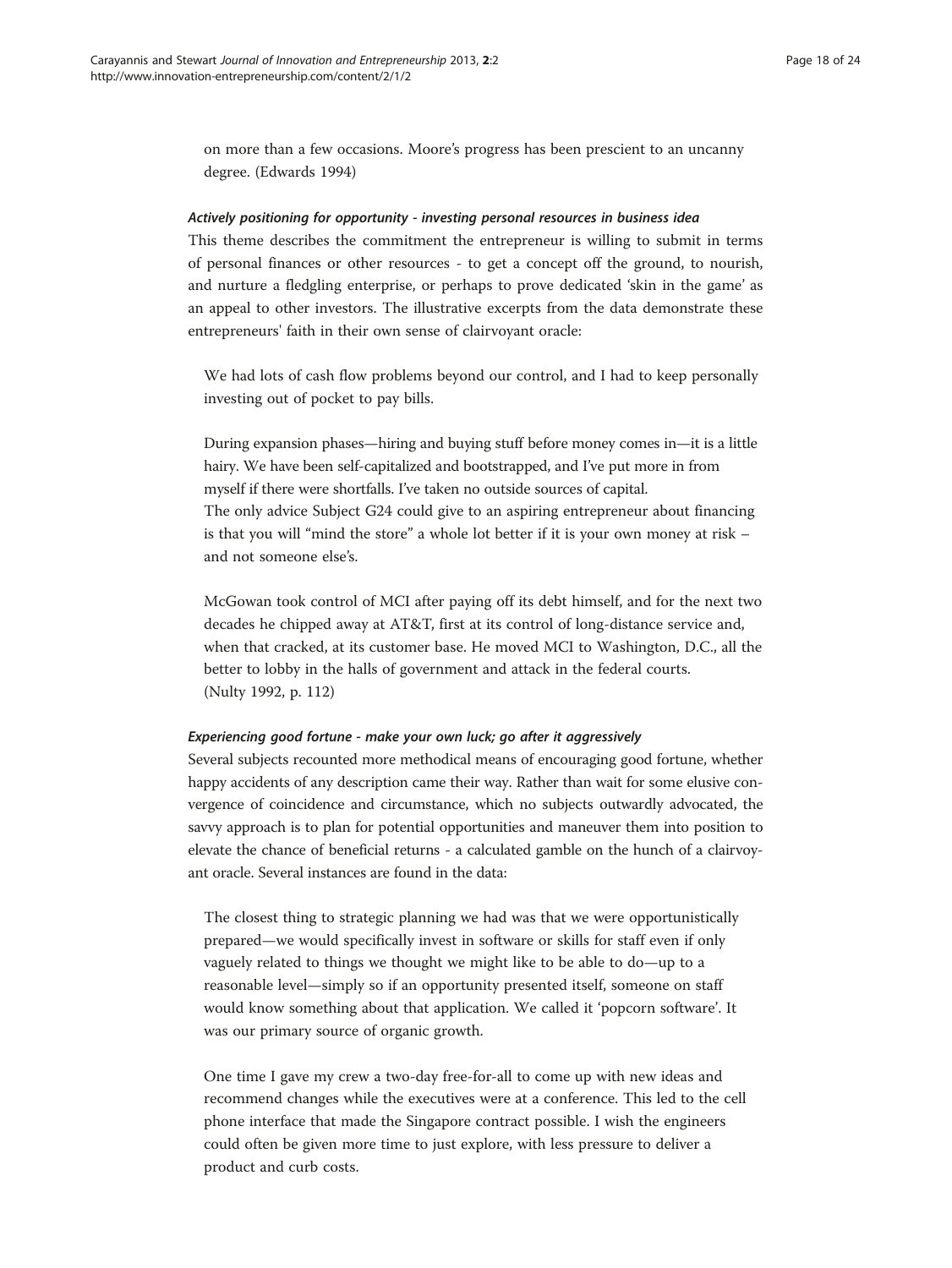I am a synergist entrepreneur; I don't go into the lab and invent a new widget. I look for the trends and try to see where there will be a convergence—to look for multiple non-linear advantages and opportunities—that's where you want to be, to make your entrance.

# Conclusions

This research constructs a thematic grounded theory of the technology entrepreneur, specifically looking for - and finding - evidence of the descriptors obsessed maniac and clairvoyant oracle. To investigate our premise, we conducted comprehensive surveys and interviews with 33 founding entrepreneurs, comparatively analyzing their experiences against complementary data sources to develop personal profiles of critical attributes and behavioral characteristics. Employing qualitative analytic techniques, we find the data rich in empirical evidence to support a perspective of entrepreneur as obsessed maniac and clairvoyant oracle, plus many other intrinsic characteristics of personality, motivation, intention, and action that constitute the entrepreneurial actor.

This research has provided an emerging and empirically validated conceptual platform for envisioning and then enacting key constructs of what triggers, catalyzes, and sustains entrepreneurial thought, choice, and action. These constructs are built around the key concepts of strategic knowledge serendipity and arbitrage (also known as SKARSE™), higher order technological learning, and fractal Mode 3 innovation ecosystems, as well as co-opetition, co-evolution, and co-specialization processes, all helping profile, diagnose, and predict the behavioral attributes of the technology entrepreneur as an obsessed maniac and a clairvoyant oracle.

#### Methods

#### Triangulation of complementary data sources

Primary data was collected from surveys and interviews with a specifically targeted subject pool of technology entrepreneurs. Supporting data was drawn from a collection of entrepreneurial profiles and interview reports prepared by graduate students in business venturing and entrepreneurship classes, following open-ended templates of suggested interview topics. Literature review data was drawn from published sources: biographical and historical accounts of publicly known entrepreneurial individuals obtained by extensive library research.

#### Data inclusion criteria

In each of the three data sources, data records have been compiled to represent some aspect or aspects of the nature, actions, or experiences of a subject technology entrepreneur, the entrepreneur reflecting the unit of analysis of this study. Only data records that meet the following inclusion criteria were retained:

1. Subject must be or must have been a technology entrepreneur. For the purpose of this study, technology entrepreneur is defined as a principal actor in the founding of at least one technology-driven or technology-based business venture, whether or not the venture(s) persisted as going concern(s).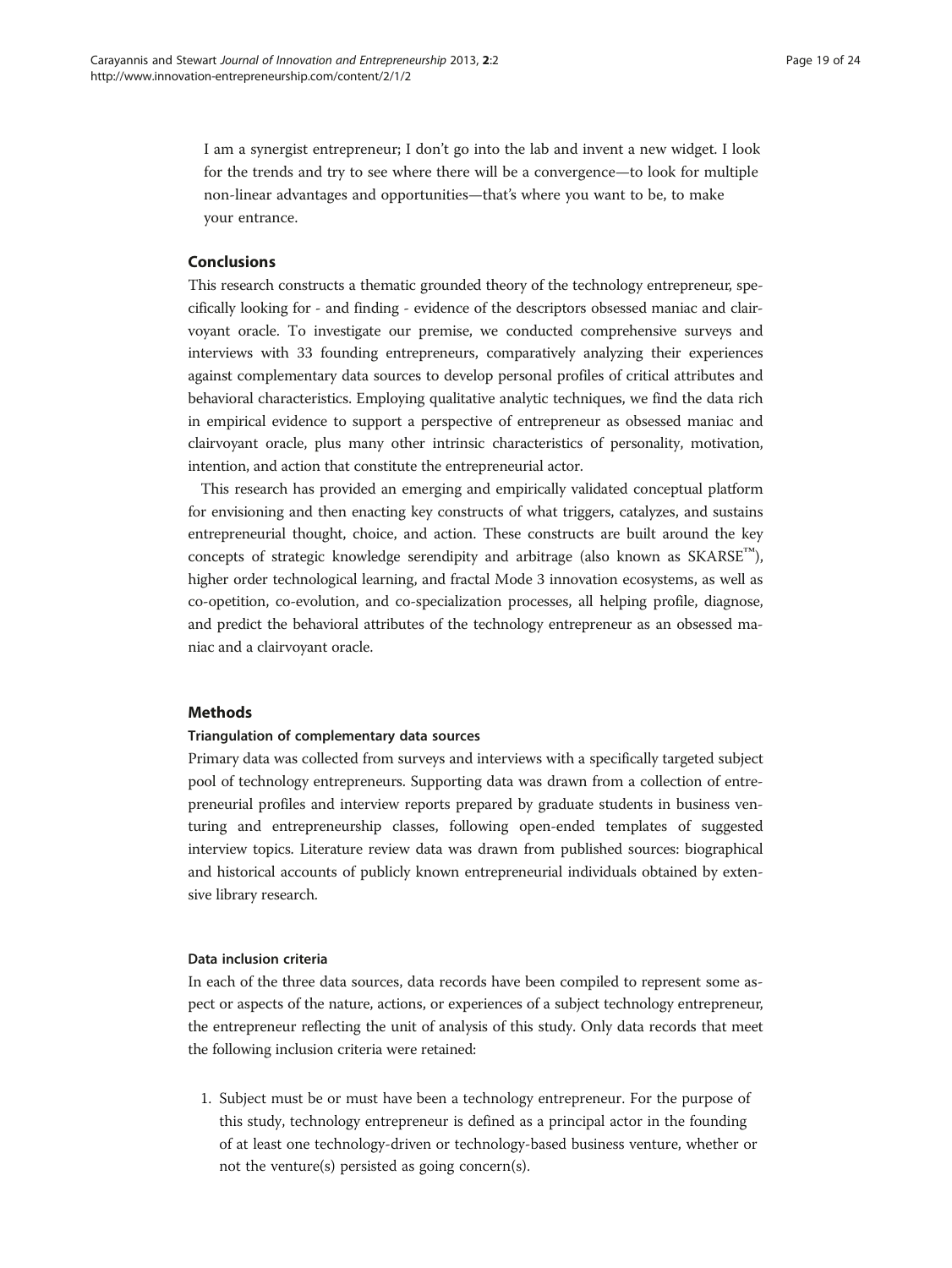- 2. For the definition of this research, technology venturing involves the creation or implementation of new technology-driven or technology-based for-profit business organizations.
	- (a) In technology-driven businesses, the profit is fully dependent on the creation or implementation of new technology (Sipp [2011](#page-23-0)) or innovations in the use or deployment of existing technology. Technology-driven firms compete to produce the technologies to sustain and advance their customers (supply side) (Carayannis and Formica [2008](#page-22-0)). In this latter perspective, the term 'supply side' denotes that the firm operates on the supply side of commerce - developing, implementing, and selling technology.
	- (b)In a technology-based business, the profit is enabled and supported by technology, but technology itself is not necessarily the product, service, or experience being sold (Sipp [2011\)](#page-23-0). Technology-based firms depend on the adoption and use of technologies produced by other firms (demand side) (Carayannis and Formica [2008](#page-22-0)). In this latter perspective, the term 'demand side' denotes that the firm operates on the demand side of commerce - buying, adopting, and utilizing technology.
- 3. For the definition of this research, entrepreneurship entails all phases of conception, planning, implementation and startup.

### Data exclusion criteria

Data records that meet the following exclusion criteria were rejected as null:

- 1. Franchisees who are not really entrepreneurs but contract to an existing business formula.
- 2. Entrepreneurs who have launched startups based on non-technological goods or services or pre-established technology-neutral markets and technology-neutral deployments and delivery mechanisms.
- 3. Inventors and self-employed operators who have not founded a formal business entity and attempted to bring a venture conception to market.
- 4. Self-employed professional practitioners (e.g., doctors, dentists, management consultants, caterers, decorators, etc.) unless they have established their enterprise with a competitively differentiating technological innovation.

### Data collection procedure

Open-ended interviews were conducted under confidentiality agreements with 33 technology entrepreneurs vetted against the above criteria. Four of the subjects were serial entrepreneurs who reported multiple ventures, for a total of 38 ventures. Of this primary subject pool, interview questions (a) through (j) were asked as follows.

- a) Would you be willing to describe in depth your experiences that led you to give your answer to [specific question(s) asked in the foregoing EPS Form (1) through (15)]?
- b) With respect to your reported experiences, how do you define success and failure? What are the characteristics of outcomes that you see as unacceptable in terms of what you originally set out to accomplish vs. what really unfolded?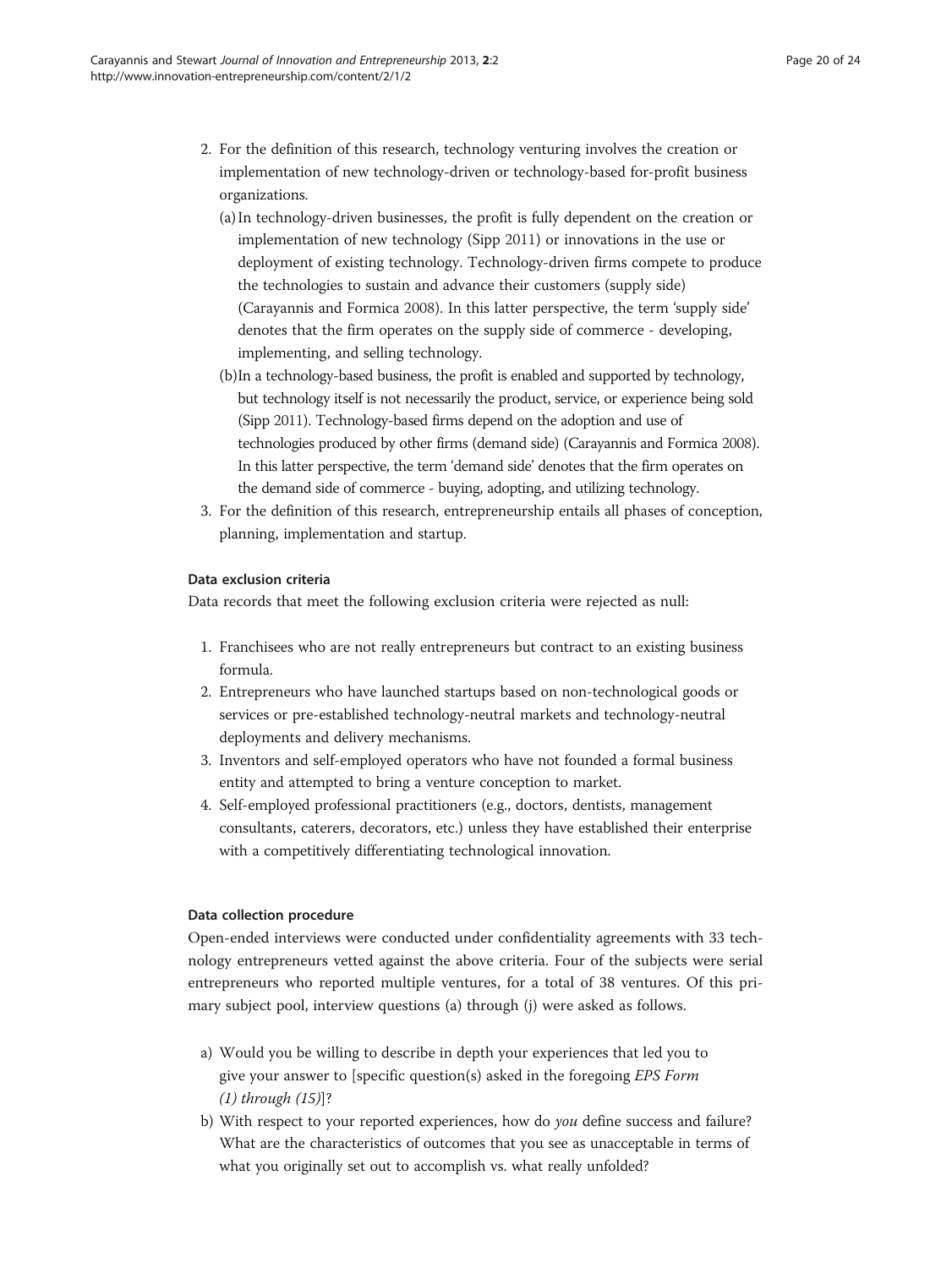- c) Can you recall examples of intentional strategic preparation and planning and in terms of people, connections, knowledge, processes, or any other factors that impacted the course of your business venturing?
- d) Can you recall examples of unexpected 'happy accidents' in terms of people, connections, knowledge, processes, or any other factors that impacted the course of your business venturing?
- e) How much of your specific experience in this venture seemed like it was excessively beyond your control? Which parts and in what ways?
- f) Were there instances when try as you might, you simply could not make things happen the way you thought they should?
- g) Were you ever driven to drastically alter or compromise your plans, your perspective, your standards, or your commitments in the name of the larger mission and would you be willing to share examples? Anything illegal/unethical/or even just bothered your conscience? How were you cheated?
- h) Are you willing to relate the gaps or 'white space' in your target market and comment on the validity of your expectations, and elaborate on how the venture development played out, with what adjustments?
- i) In terms of both your positive motivations and determination to surmount obstacles, could you elaborate on your persistence and drive? Were there personal sacrifices, and if so, of what nature? Were you able to accomplish what you set out to do? Any damaged relationships, personal regrets, health problems?
- j) What do you recall most favorably about your entrepreneurial experience? Was it worth it? Would you do it again?

On the whole, subjects were very willing to candidly discuss their experiences. Although no subjects dropped out mid-interview; a very small number simply declined to respond to certain lines of inquiry, but it was much more often the case that a subject would spontaneously reveal private facts without prompting. All interviews were transcribed to wordprocessed files as originally recorded, then verified by a separate proofreader.

The contributed reports from graduate students covered 26 technology entrepreneurs, vetted against the same criteria for inclusion or exclusion, containing narrative responses to elements of this template:

- a) Historical background of founding entrepreneur and of entrepreneurial venture what were the overarching motivations and trigger events along with any long term planning - what were the facilitating and the impeding elements?
- b) Business plan development, idea screening and opportunity recognition, including evaluation of alternative ventures and business ventures.
- c) Analysis of sources of venture financing (personal/family funds friends, family and fools, angels, venture capital, strategic alliances, SBIR/SBDC funds, other private/ public funds) - what worked for the entrepreneur or not, why, how, and when?
- d) Analysis of essential venture business functions marketing, finance, manufacturing, brand management, fund raising, customer management, employee recruitment, training, and retention, competitive intelligence, strategic alliances, etc.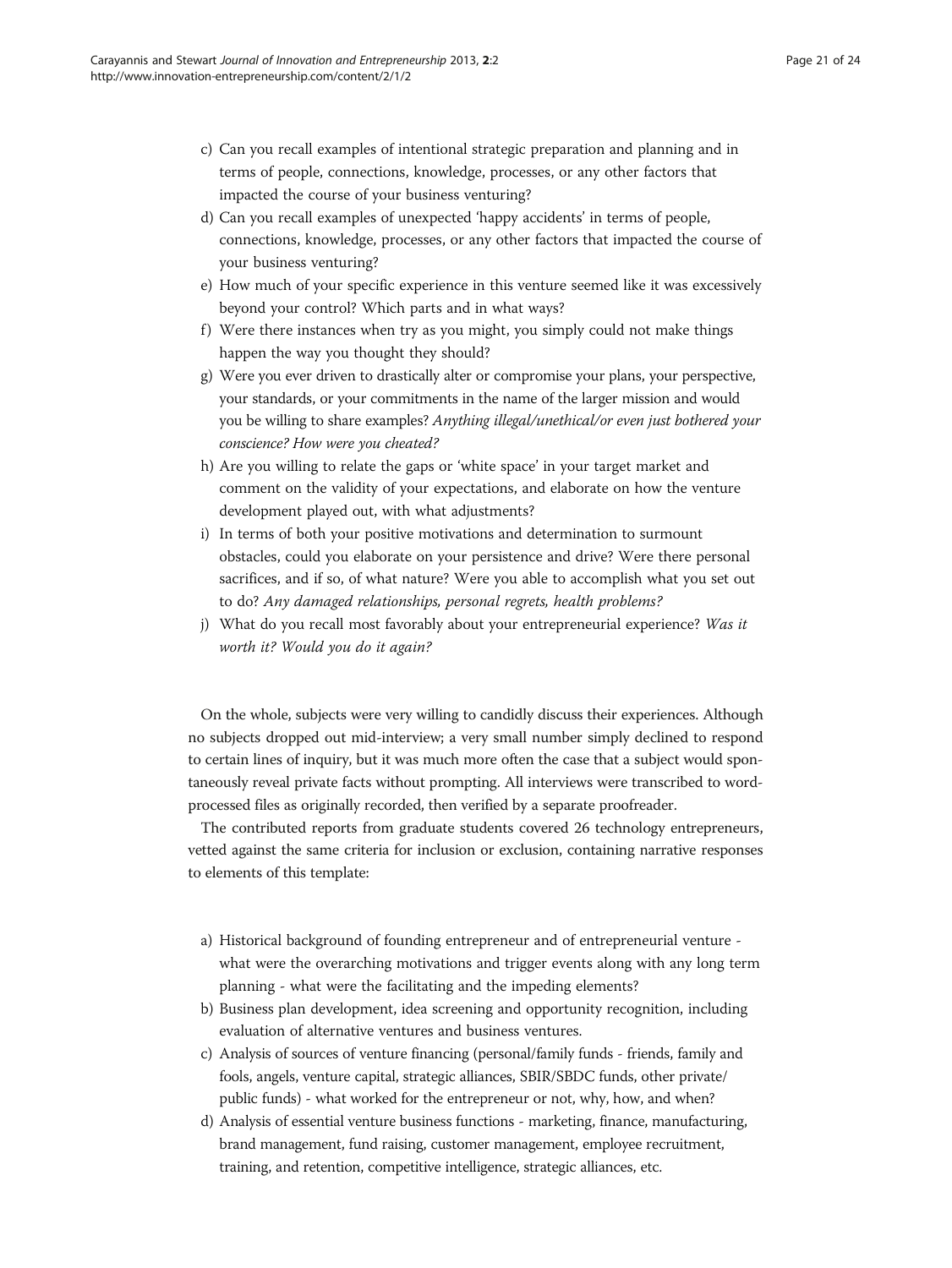- e) Lessons learned and critical success/failure factors in venture initiation and development - would the entrepreneur do it again and in the same way or differently - when, how, why, with whom, for whom?
- f) Other pertinent venture lifecycle issues per the entrepreneur's perspective.
- g) Other issues at the heart of the matter what insights do the entrepreneur volunteer unasked - what might be considered surprising?

The biographical data consisted of 64 compact published articles from library sources covering 20 technology entrepreneurs, vetted against the same criteria for inclusion or exclusion.

#### Data processing methodology

The specific methodology for processing the data from this point was as follows:

- 1. The researcher visually parsed each word-processed interview transcript, narrative report, and biographical article to flag key points of data and information, and to develop categorical codes from the words and concepts found within the data text (thematic coding).
- 2. The researcher interpreted the flagged findings to develop a Code Book of the terms that emerged from the patterns and themes found in the data text, handling words and passages carefully to organize the data into conceptual categories, not to impose categorical expectations on the data. Ely defines themes to be one of these two instances:
	- 1) A statement of meaning that runs through all or most pertinent data.
	- 2) One in the minority that carries heavy emotional or factual impact.
- 3. Working back and forth between the coded text excerpts and the concept dictionary, the researcher consolidated thematically comparable passages from the data into the resultant categories, grouping the excerpts to produce tables of evidentiary text in a *Data Book* that supports the thematic categorizations (thematic analysis).
- 4. The researcher performed cognitive, interpretive assessment and evaluation of findings to formulate inductively the interpreted insights by comparing and contrasting the multi-dimensional factors of the 33 different primary subject profiles, 26 supporting subject profiles, and 20 biographical subject profiles (grounded theory-building).

#### Competing interest

The authors declare that they have no competing interests.

#### Authors' contributions

EGC structured the triangulated research methodology, composed the majority of undergirding theoretical foundations, formulated the conceptual construct of entrepreneurs as "obsessed maniacs" and "clairvoyant oracles", targeted the preliminary pool of live entrepreneurial subjects, enabled access to the GEFRI interview archives, and provided technical and editorial guidance. MRS authored the background and summary literature review, parsed and compiled the entrepreneurial profile data from previously published sources, vetted and abstracted the entrepreneurial profile data from the GEFRI interview collection, contacted and interviewed the live entrepreneurial subjects and transcribed the data from those sources, subselected and catalogued the thematic coding from all data sources, and consolidated the aggregated findings. Both authors read and approved the final manuscript.

Received: 18 February 2013 Accepted: 21 February 2013 Published: 9 April 2013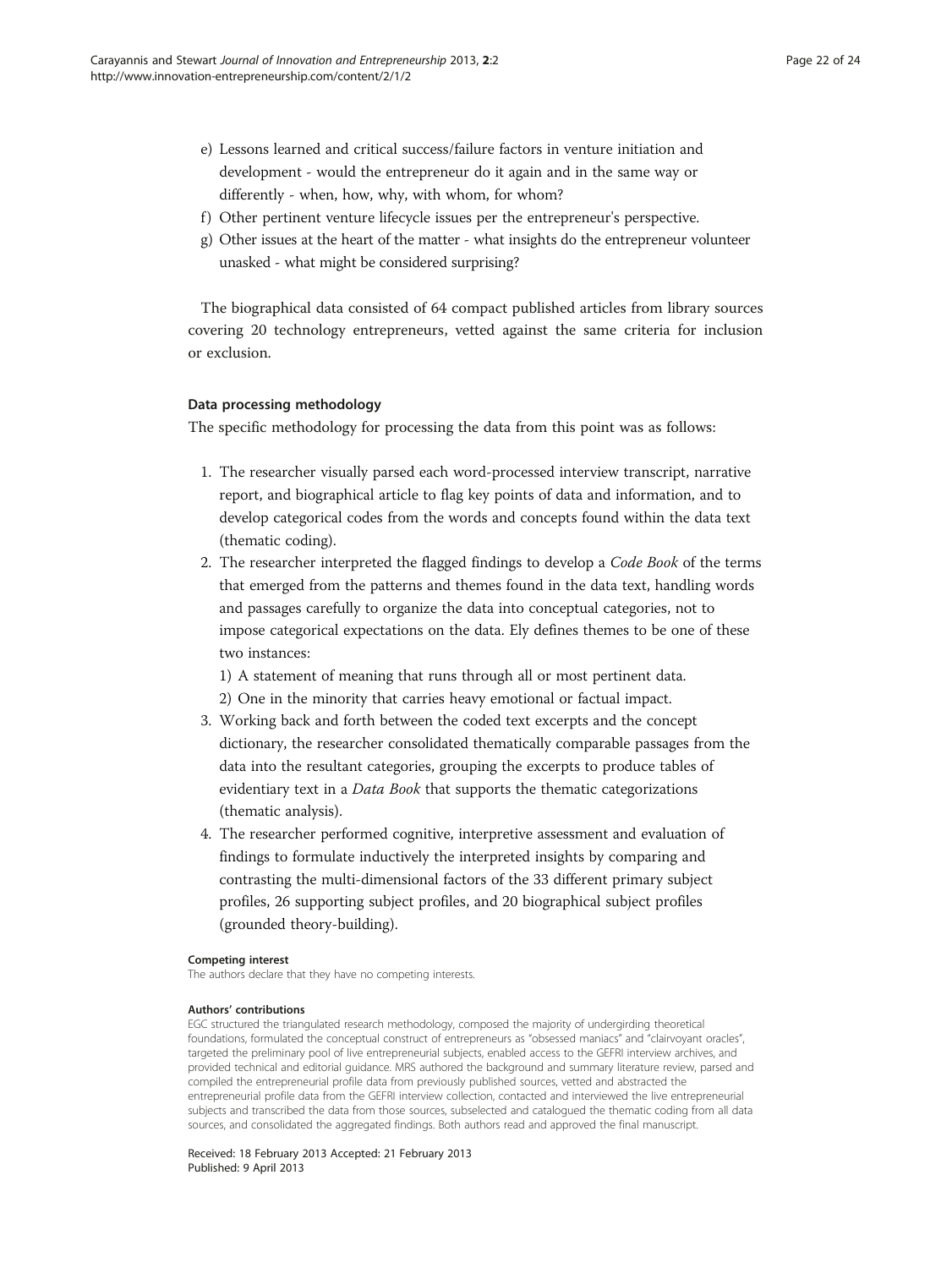#### <span id="page-22-0"></span>**References**

Afuah, A. (2003). Innovation management: Strategies, implementation, and profits. New York: Oxford University Press. Carayannis, EG. (1992). An integrative framework of strategic decision making paradigms and their empirical validity: The

- case for strategic or active incrementalism and the import of tacit technological learning (RPI School of Management Working Paper Series No. 131). Troy, NY: Rensselaer Polytechnic Institute.
- Carayannis, EG. (1993). Incrementalisme strategique. Le Progrès Technique, 93(2), i–vi.
- Carayannis, EG. (1994a). A multi-national, resource-based view of training and development and the strategic management of technological learning: Keys for social and corporate survival and success. Strasbourg, France: Paper presented at 39 International Council of Small Business Annual World Conference.
- Carayannis, EG. (1994b). The strategic management of technological learning: Transnational decision-making frameworks and their empirical effectiveness. Dissertation Abstracts International, 55(11), 3564.
- Carayannis, EG. (1994c). Gestion strategique de l'acquisition des savoir-faire. Le Progrès Technique, 94(1), 37–39.
- Carayannis, EG. (1998). Higher order technological learning as determinant of market success in the multimedia arena; a success story, a failure, and a question mark: Agfa/Bayer AG, Enable Software, and Sun Microsystems. Technovation, 18(10), 639–653.
- Carayannis, EG. (1999a). Knowledge transfer through technological hyperlearning in five industries. Technovation, 19(3), 141–161.
- Carayannis, EG. (1999b). Fostering synergies between information technology and managerial and organizational cognition: The role of knowledge management. Technovation, 19(4), 219–231.
- Carayannis, EG. (2000a). Investigation and validation of technological learning versus market performance. Technovation, 20(7), 389–400.
- Carayannis, EG. (2000b). The strategic management of technological learning. Boca Raton, FL: CRC Press.
- Carayannis, EG. (2001). The strategic management of technological learning: Learning to learn-how-to-learn in high tech firms and its impact on the strategic management of knowledge, innovation and creativity within and across firms. Boca Raton, FL: CRC Press.
- Carayannis, EG. (2004). Measuring intangibles: Managing intangibles for tangible outcomes in research and innovation. International Journal of Nuclear Knowledge Management, 1(1/2), 49–67.
- Carayannis, EG. (2008a). Knowledge-driven creative destruction, or leveraging knowledge for competitive advantage: Strategic knowledge arbitrage and serendipity as real options drivers triggered by co-opetition, co-evolution and co-specialization. Industry and Higher Education, 22(6), 343–353.
- Carayannis, EG. (2008b). Conceptual framework for an analysis of diversity and heterogeneity in the knowledge economy and society. In EG Carayannis, A Kaloudis, & Å Mariussen (Eds.), Diversity in the knowledge economy and society: Heterogeneity, innovation and entrepreneurship (Ch. 5, pp. 95-116). Cheltenham, UK: Edward Elgar Publishing, Incorporated.
- Carayannis, EG. (2009). Firm evolution dynamics: Towards sustainable entrepreneurship and robust competitiveness in the knowledge economy and society. International Journal of Innovation and Regional Development, 1(3), 235–254.
- Carayannis, EG. (2012). Strategic Knowledge Arbitrage and Serendipity (SKARSE) in action. NVTC Magazine, Winter 2013, 34–35. Carayannis, EG, & Alexander, J. (1999). Winning by co-opeting in strategic government-university-industry (GUI) partnerships: The power of complex, dynamic knowledge networks. Journal of Technology Transfer, 24(2/3), 197–210.
- Carayannis, EG, & Alexander, J. (2002). Is technological learning a firm core competence; when, how, and why: a longitudinal, multi-industry study of firm technological learning and market performance. Technovation, 22(10), 625–643.
- Carayannis, EG, & Alexander, J. (2004). Strategy, structure and performance issues of pre-competitive R&D consortia: Insights and lessons learned from SEMATECH. IEEE Transactions of Engineering Management, 51(2), 226–232.
- Carayannis, EG, & Campbell, DFJ (Eds.). (2006). Knowledge creation, diffusion, and use in innovation networks and knowledge clusters: A comparative systems approach across the United States, Europe, and Asia. Westport, CT: Praeger Publishers.
- Carayannis, EG, & Campbell, DFJ. (2009). 'Mode 3' and 'Quadruple Helix': Toward a 21st century fractal innovation ecosystem. International Journal of Technology Management, 46(3/4), 201–234.
- Carayannis, EG, & Chanaron, JJ (Eds.). (2007). Leading and managing creators, inventors, and innovators: The art, science, and craft of fostering creativity, triggering invention, and catalyzing innovation. Westport, CT: Greenwood Publishing Group.
- Carayannis, EG, & Formica, P (Eds.). (2008). Knowledge matters: Technology, innovation and entrepreneurship in innovation networks and knowledge clusters. London: Palgrave Macmillan.
- Carayannis, EG, & Gonzalez, E. (2003). Creativity and innovation = competitiveness? When, how, and why. In LV Shavinina (Ed.), International handbook on innovation (Part VIII, Ch. 3, pp. 587–606). Oxford, UK: Elsevier Press.
- Carayannis, EG, & Juneau, T. (2003). Idea makers and idea brokers in high-Technology Entrepreneurship: Fee vs. equity compensation for intellectual venture capitalists. Westport, CT: Praeger Publishers.
- Carayannis, EG, & Kaloudis, A. (2008). Diversity in the knowledge economy and society: heterogeneity, innovation and entrepreneurship. UK: Edward Elgar Publishing, Incorporated.
- Carayannis, EG, & Provance, M. (2007). Measuring firm innovativeness: towards a composite innovation index built on firm innovative posture, propensity and performance attributes. International Journal of Innovation and Regional Development, 1(1), 90–107.
- Carayannis, EG, & Sipp, CM. (2006). e-Development towards the knowledge economy: Leveraging technology, innovation and entrepreneurship for smart development. London: Palgrave Macmillan.
- Carayannis, EG, & Sipp, C. (2010). Why, when, and how are real options used in strategic technology venturing? Journal of The Knowledge Economy, 1(2), 70–85.
- Carayannis, EG, & von Zedtwitz, M. (2005). Architecting gloCal (global-local), real-virtual incubator networks (G-RVINs) as catalysts and accelerators of entrepreneurship in transitioning and developing economies: Lessons learned and best practices from current development and business incubation practices. Technovation, 25(2), 95–110.
- Carayannis, EG, & Ziemnowicz, C. (2007). Re-discovering Schumpeter: creative destruction evolving into 'Mode 3'. London: Palgrave Macmillan.